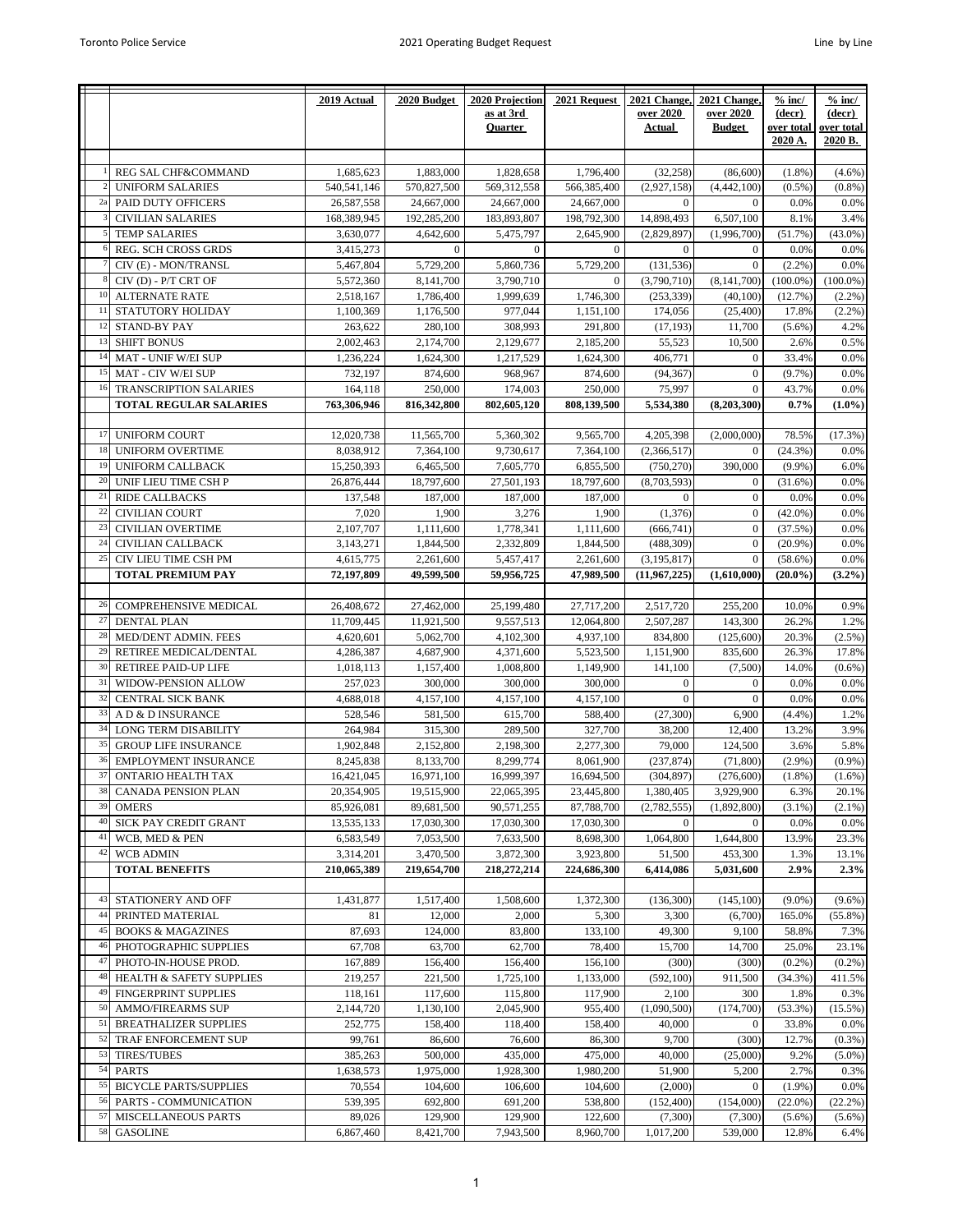|     |                                 | 2019 Actual    | 2020 Budget  | 2020 Projection | 2021 Request   | 2021 Change, | 2021 Change,   | $%$ inc/    | $%$ inc/    |
|-----|---------------------------------|----------------|--------------|-----------------|----------------|--------------|----------------|-------------|-------------|
|     |                                 |                |              | as at 3rd       |                | over 2020    | over 2020      | (decr)      | (decr)      |
|     |                                 |                |              | Quarter         |                | Actual       | <b>Budget</b>  | over total  | over total  |
|     |                                 |                |              |                 |                |              |                | 2020 A.     | 2020 B.     |
|     |                                 |                |              |                 |                |              |                |             |             |
| 59  | ANIMAL CARE SUPPLIES            | 152,884        | 152,000      | 152,000         | 152,000        | $\mathbf{0}$ | $\overline{0}$ | 0.0%        | 0.0%        |
| 61  | <b>UNIFORMS</b>                 | 4,440,502      | 4,682,800    | 5,261,600       | 4,512,700      | (748,900)    | (170, 100)     | $(14.2\%)$  | $(3.6\%)$   |
| 62  | <b>MISC MATERIALS</b>           | 418,809        | 390,000      | 521,900         | 317,300        | (204, 600)   | (72,700)       | (39.2%)     | $(18.6\%)$  |
|     |                                 |                |              |                 |                |              |                |             |             |
| 63  | <b>GENERAL EQUIPMENT</b>        | 2,642,345      | 2,427,300    | 2,671,400       | 2,014,600      | (656, 800)   | (412,700)      | $(24.6\%)$  | $(17.0\%)$  |
| 64  | <b>FURNISHINGS</b>              | 42,594         | $\mathbf{0}$ | 8,500           | $\mathbf{0}$   | (8,500)      | $\mathbf{0}$   | $(100.0\%)$ | 0.0%        |
| 65  | <b>COMP HARDWARE</b>            | 3,638,677      | 529,800      | 3,266,900       | 343,600        | (2,923,300)  | (186, 200)     | $(89.5\%)$  | $(35.1\%)$  |
| 66  | <b>COMP SOFTWARE</b>            | 4,211,346      | 640,800      | 3,346,500       | 524,500        | (2,822,000)  | (116,300)      | $(84.3\%)$  | $(18.1\%)$  |
| 67  | TELEPHONE EQUIPMENT             | 5,535          | $\Omega$     | 5,400           | $\mathbf{0}$   | (5,400)      | $\mathbf{0}$   | $(100.0\%)$ | 0.0%        |
| 68  | ELECTRICAL EQUIPMENT            | 26,447         | 14,000       | 14,000          | 14,000         | $\Omega$     | $\mathbf{0}$   | 0.0%        | 0.0%        |
| 69  | <b>RADIO UNITS</b>              | 87,200         | $\mathbf{0}$ | 7,650           | $\overline{0}$ | (7,650)      | $\overline{0}$ | $(100.0\%)$ | 0.0%        |
| 72  |                                 |                |              |                 |                |              |                |             |             |
|     | OTHER OFFICE EQUIPMENT          | 13,415         | $\Omega$     | 1,300           | $\mathbf{0}$   | (1,300)      | $\mathbf{0}$   | $(100.0\%)$ | 0.0%        |
| 73  | CAMERA AND LENSES               | 117,996        | 25,800       | 52,300          | 24,400         | (27,900)     | (1,400)        | (53.3%)     | $(5.4\%)$   |
| 75  | VIDEO PROD EQUIP                | 345,737        | 41,000       | 646,200         | 15,000         | (631,200)    | (26,000)       | (97.7%)     | (63.4%)     |
| 76  | OTHER PHOTO/VIDEO EQUIP         | 18,339         | 5,700        | 55,468          | 5,200          | (50, 268)    | (500)          | $(90.6\%)$  | (8.8%)      |
| 77  | <b>MOTOR VEHICLES</b>           | $\Omega$       | $\mathbf{0}$ | 141.143         | $\Omega$       | (141, 143)   | $\overline{0}$ | $(100.0\%)$ | 0.0%        |
| 78  | <b>VEHICLE PREPARATION</b>      | 1,165,883      | 641,600      | 886,100         | 641.600        | (244, 500)   | $\overline{0}$ | $(27.6\%)$  | 0.0%        |
| 79  | OTHER MARINE EQUIPMENT          |                |              |                 |                |              | $\mathbf{0}$   |             | 0.0%        |
|     |                                 | 265,391        | 118,000      | 133,500         | 118,000        | (15,500)     |                | $(11.6\%)$  |             |
| 80  | <b>ANIMALS</b>                  | 116,619        | 33,500       | 33,500          | 33,500         | $\mathbf{0}$ | $\Omega$       | 0.0%        | 0.0%        |
| 81  | ACCOMMODATION EQUIPMENT         | 94,369         | 100,000      | 100,000         | 75,000         | (25,000)     | (25,000)       | $(25.0\%)$  | $(25.0\%)$  |
| 82  | <b>FIREARMS</b>                 | 893,699        | 254,200      | 265,600         | 346,200        | 80,600       | 92,000         | 30.3%       | 36.2%       |
| 83  | <b>RADAR UNITS</b>              | $\overline{0}$ | 20,400       | 80,400          | $\Omega$       | (80, 400)    | (20, 400)      | $(100.0\%)$ | $(100.0\%)$ |
|     | <b>TOTAL SUPPLIES/EQUIPMENT</b> | 32,877,981     | 25.488,600   | 34,781,161      | 25.515.700     | (9,265,461)  | 27,100         | $(26.6\%)$  | 0.1%        |
|     |                                 |                |              |                 |                |              |                |             |             |
| 84  | <b>HYDRO</b>                    | 132,915        | 146,500      | 146,500         | 140,100        | (6,400)      | (6,400)        | (4.4%       | (4.4%)      |
| 85  |                                 |                |              |                 |                |              |                |             |             |
|     | <b>LEGAL INDEM/INQUESTS</b>     | 2,925,412      | 2,430,300    | 2,385,000       | 2,430,300      | 45,300       | $\overline{0}$ | 1.9%        | 0.0%        |
| 86  | <b>BARGAINING EXPENSES</b>      | 88,852         | 150,000      | 100,000         | 150,000        | 50,000       | $\overline{0}$ | 50.0%       | 0.0%        |
| 87  | <b>CLEANING CONTR - UNI</b>     | 1,061,447      | 1,806,500    | 1,806,500       | 1,799,100      | (7, 400)     | (7, 400)       | (0.4% )     | (0.4%       |
| 88  | REPAIRS-VEHICLES                | 278,432        | 184,700      | 174,700         | 184,700        | 10,000       | $\overline{0}$ | 5.7%        | 0.0%        |
| 89  | <b>SHREDDING SERVICES</b>       | 46,019         | 46,200       | 41,400          | 49,200         | 7,800        | 3,000          | 18.8%       | 6.5%        |
| 90  | PHOTO/VIDEO SERVICES            | $\overline{0}$ | 600          | 600             | $\mathbf{0}$   | (600)        | (600)          | $(100.0\%)$ | $(100.0\%)$ |
| 91  | P.E.U. - TOWING CHARGES         | 10,165         | 11,100       | 12,600          | 10,300         | (2,300)      | (800)          | $(18.3\%)$  | (7.2%)      |
| 92  |                                 |                |              |                 |                |              |                |             |             |
|     | <b>PUB REL/PROMOTIONS</b>       | 393,417        | 212,600      | 386,900         | 201,800        | (185, 100)   | (10, 800)      | (47.8%      | $(5.1\%)$   |
| 93  | TRANSLATIONS/INTERPR            | 91,841         | 85,100       | 93,600          | 84,600         | (9,000)      | (500)          | $(9.6\%)$   | $(0.6\%)$   |
| 94  | <b>VETERINARIAN FEES</b>        | 103,762        | 102,500      | 103,400         | 102,500        | (900)        | $\overline{0}$ | (0.9%       | 0.0%        |
| 95  | REPAIRS - GARAGE EQU            | 23,474         | 18,000       | 17,700          | 18,000         | 300          | $\overline{0}$ | 1.7%        | 0.0%        |
| 96  | REP-GAS PUMPS/TANKS             | 81,697         | 100,000      | 100,000         | 100,000        | $\mathbf{0}$ | $\overline{0}$ | 0.0%        | 0.0%        |
| 97  | PERSONAL PROPERTY CARE          | 2,908          | 5,300        | 5,300           | 5,300          | $\mathbf{0}$ | $\overline{0}$ | 0.0%        | 0.0%        |
| 98  | <b>3RD PARTY CLAIMS</b>         | 16,267         | 45,000       | 45,000          | 45,000         | $\mathbf{0}$ | $\mathbf{0}$   | 0.0%        | 0.0%        |
|     |                                 |                |              |                 |                |              |                |             |             |
| 99  | <b>SERVICE CONTRACTS</b>        | 636,105        | 728,900      | 659,100         | 706,100        | 47,000       | (22, 800)      | 7.1%        | $(3.1\%)$   |
| 100 | CLEAN/REPAIR - FURNI            | 25,846         | 32,800       | 33,900          | 27,300         | (6,600)      | (5,500)        | (19.5%)     | $(16.8\%)$  |
| 101 | PRISONERS MEALS                 | 488,560        | 535,600      | 429,865         | 535,600        | 105,735      | $\mathbf{0}$   | 24.6%       | 0.0%        |
| 102 | PRISONERS - RETURN OF           | 56,640         | 50,500       | 50,800          | 50,500         | (300)        | $\overline{0}$ | $(0.6\%)$   | 0.0%        |
| 103 | <b>VPU - SERVICES</b>           | 4,884          | 14,500       | 13,000          | 5,200          | (7,800)      | (9,300)        | $(60.0\%)$  | $(64.1\%)$  |
| 104 | INVESTIGATIVE EXPENSE           | 160,982        | 182,800      | 249,300         | 194,700        | (54, 600)    | 11,900         | (21.9%)     | 6.5%        |
| 105 | SCHOOL PATROL EXPENSES          | 14,018         | 19,000       | 10,100          | 14,000         | 3,900        | (5,000)        |             |             |
|     |                                 |                |              |                 |                |              |                | 38.6%       | $(26.3\%)$  |
| 106 | REP - CLOTHING & EQU            | 559            | 500          | 1,300           | 1,500          | 200          | 1,000          | 15.4%       | 200.0%      |
| 107 | REWARDS & INFORMATION           | 967,656        | 700,000      | 1,147,100       | 700,000        | (447, 100)   | $\mathbf{0}$   | $(39.0\%)$  | 0.0%        |
| 108 | OTHER PRO & TECH SVC            | 2,288,199      | 637,600      | 1,091,900       | 653,800        | (438, 100)   | 16,200         | $(40.1\%)$  | 2.5%        |
| 109 | CONTRACTED SERV.                | 7,387,383      | 9,317,800    | 14,173,700      | 8,871,700      | (5,302,000)  | (446, 100)     | (37.4%)     | (4.8%       |
| 110 | <b>MILEAGE</b>                  | 334,795        | 316,300      | 316,300         | 313,700        | (2,600)      | (2,600)        | (0.8% )     | $(0.8\%)$   |
| 111 | TRAVEL - PUBLIC TRAN            | 4,761          | 6,000        | 5,700           | 4,800          | (900)        | (1,200)        | $(15.8\%)$  | $(20.0\%)$  |
| 112 | TRAVEL - OTHER EXP              | 272,405        | 274,400      | 302,900         | 145,600        | (157,300)    | (128, 800)     | $(51.9\%)$  | (46.9%      |
|     |                                 |                |              |                 |                |              |                |             |             |
| 113 | CONF.-OTHER EXPENSES            | 541,823        | 496,600      | 330,267         | 420,400        | 90,133       | (76,200)       | 27.3%       | $(15.3\%)$  |
| 114 | COURSES - CDN/ONT UN            | 638,602        | 894,500      | 492,800         | 821,100        | 328,300      | (73, 400)      | 66.6%       | $(8.2\%)$   |
| 115 | COURSES/SEMINARS                | 1,142,624      | 1,608,300    | 1,437,222       | 1,222,800      | (214, 422)   | (385, 500)     | $(14.9\%)$  | (24.0%      |
| 116 | CIVILIAN POLICE COLLEGE         | 8,407          | 1,700        | 9,700           | 1,700          | (8,000)      | $\overline{0}$ | (82.5%)     | 0.0%        |
| 117 | SPECIAL EVENTS EXPENSES         | 137,625        | 126,400      | 190,800         | 126,400        | (64, 400)    | $\overline{0}$ | (33.8%)     | 0.0%        |
| 118 | TRNG & DEV-INTERNAL             | 782,941        | $\mathbf{0}$ | 131,000         | $\mathbf{0}$   | (131,000)    | $\mathbf{0}$   | $(100.0\%)$ | 0.0%        |
| 119 | <b>TUITION FEES</b>             | (1, 876)       | 261,000      | 51,000          | 7,500          | (43,500)     | (253,500)      | $(85.3\%)$  | $(97.1\%)$  |
| 120 |                                 |                |              |                 |                |              |                |             |             |
|     | CLOTHING REIMBURSEMENT          | 1,442,700      | 1,442,700    | 1,442,700       | 1,442,700      | $\mathbf{0}$ | $\overline{0}$ | 0.0%        | 0.0%        |
| 121 | TOOL REIMBURSEMENT              | 34,467         | 42,100       | 42,100          | 35,300         | (6,800)      | (6,800)        | $(16.2\%)$  | $(16.2\%)$  |
| 123 | C. SVCS-HEAT & AIR C            | 22,723         | 75,000       | 75,000          | 50,200         | (24, 800)    | (24, 800)      | $(33.1\%)$  | $(33.1\%)$  |
| 124 | ADVERTISING & PROMOTION         | 23,134         | 24,200       | 22,100          | 24,200         | 2,100        | $\mathbf{0}$   | 9.5%        | 0.0%        |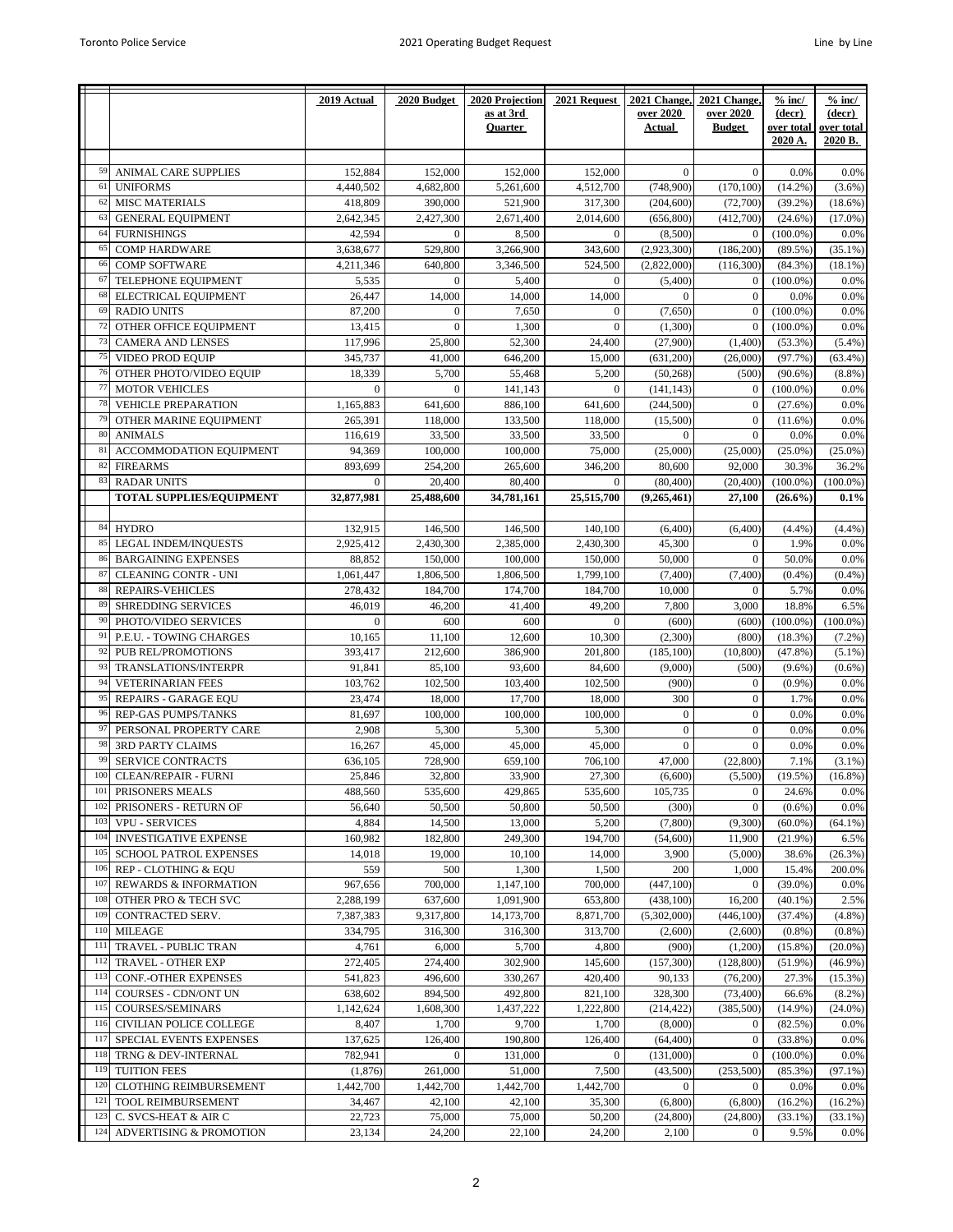| as at 3rd<br>over 2020<br>over 2020<br>(decr)<br>(decr)<br>over total<br><b>Quarter</b><br>Actual<br><b>Budget</b><br>over total<br>2020 A.<br>2020 B.<br><b>LAUNDRY SERVICES</b><br>47,500<br>46,311<br>48,300<br>42,700<br>(4,800)<br>(5,600)<br>$(10.1\%)$<br>$(11.6\%)$<br>125<br>126<br>WASHES-LIC MOB EQ<br>420.163<br>456,600<br>284,400<br>456,600<br>172,200<br>$\mathbf{0}$<br>60.5%<br>0.0%<br>127<br>403,985<br>370,000<br>CONTR. SVCS.-RENOVATIONS<br>467,200<br>360,200<br>(107,000)<br>(9,800)<br>$(22.9\%)$<br>$(2.6\%)$<br>128<br><b>RENTAL OF VEHICLES</b><br>910,027<br>639,400<br>752,500<br>671,500<br>(81,000)<br>32,100<br>$(10.8\%)$<br>5.0%<br>129<br>RENTAL, OFF. EQUIP.<br>47,254<br>0.0%<br>63,000<br>63,000<br>63,000<br>$\mathbf{0}$<br>$\mathbf{0}$<br>0.0%<br>130<br><b>REPAIRS - TECH EQUIP</b><br>380,749<br>400,500<br>468,700<br>367,700<br>(101,000)<br>(32, 800)<br>(21.5%)<br>$(8.2\%)$<br>131<br>RENT, NON OFF. PROP<br>636,636<br>679,600<br>689,600<br>689,700<br>100<br>10,100<br>0.0%<br>1.5%<br>PAGER/RADIO RENTALS<br>132<br>293<br>3,500<br>500<br>500<br>$\mathbf{0}$<br>(3,000)<br>0.0%<br>(85.7%)<br>133<br>$\theta$<br>RENTAL, PARKING SPC<br>2,858<br>2,800<br>2,800<br>2,800<br>$\mathbf{0}$<br>0.0%<br>0.0%<br>135<br>19,384,270<br>21,785,700<br>21,532,000<br>23,622,300<br>2,090,300<br>1,836,600<br>MAINTENANCE, COMP.<br>9.7%<br>8.4%<br>REIMB.-MEMBERSHIP FEES<br>182,939<br>182,500<br>177,700<br>$(1.3\%)$<br>136<br>180,100<br>2,400<br>1.4%<br>(2,400)<br>137<br><b>TELEPHONE</b><br>3,284,664<br>2,992,100<br>2,994,900<br>2,998,500<br>3,600<br>6,400<br>0.1%<br>0.2%<br>CELLULAR TELEPHONES<br>1,235,325<br>881,700<br>4,253,585<br>788,800<br>(3,464,785)<br>(92,900)<br>(81.5%)<br>138<br>$(10.5\%)$<br>139<br>LONG DIST PHONE CALL<br>20,000<br>15,881<br>20,000<br>20,000<br>$\boldsymbol{0}$<br>$\mathbf{0}$<br>0.0%<br>0.0%<br>140<br><b>INTERNET</b><br>30,187<br>34,300<br>37,800<br>29,300<br>(8,500)<br>(5,000)<br>(22.5%)<br>$(14.6\%)$<br>142<br><b>VEHICLE LICENCES</b><br>665,927<br>676,100<br>703,600<br>677,400<br>(26, 200)<br>1,300<br>0.2%<br>(3.7%)<br>143<br>HAZARDOUS WASTE REMOVAL<br>60.100<br>(1,900)<br>21,773<br>60,100<br>58,200<br>(1,900)<br>(3.2%)<br>$(3.2\%)$<br>144<br>SERVICE & RENT GENERAL<br>(2,943,927)<br>7,107,000<br>4,498,211<br>7,746,400<br>3,248,189<br>639,400<br>9.0%<br>72.2%<br>IDC-PRINTING, POSTAGE & COURIER<br>700,075<br>145<br>$\mathbf{0}$<br>$\mathbf{0}$<br>$\mathbf{0}$<br>0.0%<br>0.0%<br>$\overline{0}$<br>$\mathbf{0}$<br>146<br><b>IDC - OTHER</b><br>101.053<br>83,100<br>94,100<br>93,500<br>12.5%<br>(600)<br>10,400<br>$(0.6\%)$<br>0.0%<br>148<br><b>IDC-FAC MAINT SVCS</b><br>18,805,969<br>$\Omega$<br>$\mathbf{0}$<br>$\mathbf{0}$<br>$\mathbf{0}$<br>$\mathbf{0}$<br>0.0%<br>150<br><b>INSURANCE RESERVE</b><br>10,179,100<br>10,193,400<br>10,193,400<br>9,505,400<br>(688,000)<br>(688,000)<br>$(6.7\%)$<br>(6.7%)<br>RESERVE CONTRIBUTION<br>40,316,800<br>151<br>40,316,800<br>40,316,800<br>35,995,300<br>(4,321,500)<br>(4,321,500)<br>(10.7%<br>(10.7%)<br><b>TOTAL SERVICES</b><br>117,500,884<br>110,130,100<br>115,787,250<br>106,067,600<br>(9,719,650)<br>(4,062,500)<br>$(8.4\%)$<br>$(3.7\%)$<br>153<br><b>INTERDPT. RECOV-POLICE</b><br>64.5%<br>(8,514,559)<br>(3,306,700)<br>623,900<br>(5,439,600)<br>(6,063,500)<br>(2,132,900)<br>$(971.9\%)$<br>154<br>RECOVERY - TORONTO FIRE<br>(2,099,011)<br>(771, 400)<br>(772, 200)<br>(781, 100)<br>(8,900)<br>(9,700)<br>1.2%<br>1.3%<br>0.0%<br>155<br><b>GRANT-RIDE-SOL GEN</b><br>(211,711)<br>(187,000)<br>(187,000)<br>(187,000)<br>$\mathbf{0}$<br>$\mathbf{0}$<br>0.0%<br>157<br>(20, 541, 244)<br>$(74.3\%)$<br><b>GOVERNMENT GRANTS</b><br>(6,234,600)<br>(24, 245, 400)<br>(6,234,600)<br>18,010,800<br>$\mathbf{0}$<br>0.0%<br>158<br>PAY DUTY EQUIP RENTA<br>(5,500)<br>0.6%<br>0.4%<br>(1,512,970)<br>(1,450,000)<br>(1,446,386)<br>(1,455,500)<br>(9,114)<br>159<br>PAY DUTY ADMIN FEE<br>657,500<br>23.9%<br>(3,742,080)<br>(3,700,000)<br>(2,454,822)<br>(3,042,500)<br>(587, 678)<br>(17.8%)<br>159a<br>PAID DUTY OFFICERS<br>(24, 947, 198)<br>(24, 667, 000)<br>(24, 667, 000)<br>(24, 667, 000)<br>$\mathbf{0}$<br>$\mathbf{0}$<br>0.0%<br>0.0%<br>160<br><b>ALARM FEES</b><br>8,770<br>(227,500)<br>50.6%<br>(739, 570)<br>(450,000)<br>(686, 270)<br>(677, 500)<br>$(1.3\%)$<br>161<br>(733, 969)<br>80,000<br>SALE OF ACCIDENT REPORTS<br>(850,000)<br>(561, 967)<br>(770,000)<br>(208, 033)<br>37.0%<br>$(9.4\%)$<br><b>VICLAS RECOVERY</b><br>(202, 716)<br>(218,900)<br>162<br>(218,900)<br>(218,900)<br>$\mathbf{0}$<br>$\mathbf{0}$<br>0.0%<br>0.0%<br>163<br>7,455<br>SALE PUBLIC-PHOTOS/TRANS<br>$(100.0\%)$<br>0.0%<br>(13, 418)<br>$\mathbf{0}$<br>(7, 455)<br>$\boldsymbol{0}$<br>$\boldsymbol{0}$<br><b>SALE OF TAPES-VIDEO</b><br>(10,000)<br>(10,000)<br>$\Omega$<br>0.0%<br>0.0%<br>164<br>(10, 247)<br>(10,000)<br>$\Omega$<br>16 <sup>5</sup><br>TRANSCRIPTION RECOVERIES<br>47,900<br>(194, 076)<br>(286,000)<br>(286,000)<br>(238, 100)<br>47,900<br>(16.7%)<br>(16.7%)<br>PRISONER RET RECOV<br>(980,000)<br>(502, 942)<br>(730,000)<br>(227, 058)<br>250,000<br>45.1%<br>166<br>(1,089,769)<br>$(25.5\%)$<br>167<br><b>MONITOR RECOVERIES</b><br>(1, 122, 074)<br>(1,200,000)<br>(1,587,063)<br>(1,200,000)<br>387,063<br>(24.4%)<br>0.0%<br>$\theta$<br>168<br>POA RECOVERIES<br>(5,220,497)<br>(6,795,500)<br>(6,795,500)<br>(7,249,800)<br>(454, 300)<br>(454, 300)<br>6.7%<br>6.7%<br>POLICE RECORD CHECKS<br>0.0%<br>169<br>(230, 500)<br>(40,000)<br>(40,000)<br>(40,000)<br>$\boldsymbol{0}$<br>$\mathbf{0}$<br>0.0%<br>170<br>CRIMINAL REFERENCE CHECK<br>1,000,000<br>(4,270,368)<br>(4, 133, 800)<br>(2,338,348)<br>(3, 133, 800)<br>(795, 452)<br>34.0%<br>(24.2%)<br>172<br>SECONDMENT - SALARIES<br>(2,949,878)<br>(1,813,500)<br>(1,813,500)<br>0.0%<br>(1,813,500)<br>$\boldsymbol{0}$<br>$\boldsymbol{0}$<br>0.0%<br>173<br>SECONDMENTS-BENEFITS<br>$\boldsymbol{0}$<br>$\mathbf{0}$<br>(710, 912)<br>(504,700)<br>(504,700)<br>(504,700)<br>0.0%<br>0.0%<br>$\boldsymbol{0}$<br>$\mathbf{0}$<br>0.0%<br>0.0%<br>175<br><b>LOST/STLN P/PORT FEE</b><br>(21, 698)<br>(15,000)<br>(15,000)<br>(15,000)<br>176<br>FOI REQUEST FEES<br>$\mathbf{0}$<br>(37, 179)<br>(36,300)<br>(36,300)<br>(36,300)<br>$\boldsymbol{0}$<br>0.0%<br>0.0%<br>(74, 305)<br>75,000<br>9.3%<br>177<br><b>CLEARANCE LETTER FEES</b><br>(937, 945)<br>(950,000)<br>(800, 695)<br>(875,000)<br>$(7.9\%)$<br>0.0%<br>178<br><b>WITNESS FEES</b><br>(1, 178)<br>(3,000)<br>(3,000)<br>(3,000)<br>$\mathbf{0}$<br>$\mathbf{0}$<br>0.0%<br>179<br>DISCLOSURE REVENUE<br>(196, 239)<br>(170,000)<br>(170,000)<br>(190,000)<br>(20,000)<br>(20,000)<br>11.8%<br>11.8%<br>181<br>PARKING ENF. IND COS<br>(2,211,900)<br>(2,211,900)<br>(2,211,900)<br>(2,211,900)<br>$\mathbf{0}$<br>0.0%<br>0.0%<br>$\boldsymbol{0}$<br>$\mathbf{0}$<br>$\mathbf{0}$<br>0.0%<br>182<br><b>SAL RECOVERIES - COM</b><br>(1,018,700)<br>(1,018,700)<br>(1,018,700)<br>(1,018,700)<br>0.0%<br>183<br>MISCELLANEOUS REVENUE<br>(12, 452, 163)<br>(10,620,500)<br>(11,683,718)<br>(17,012,100)<br>(5,328,382)<br>(6,391,600)<br>45.6%<br>60.2%<br>184<br><b>SALE OF VEHICLE</b><br>(591, 738)<br>(438, 100)<br>(529, 232)<br>(533,000)<br>(3,768)<br>(94,900)<br>0.7%<br>21.7%<br>0.0%<br>PROV FUNDING COURT SERVICES<br>(40, 747, 573)<br>(40,790,800)<br>(41, 120, 703)<br>(40,790,800)<br>329,903<br>$\mathbf{0}$<br>$(0.8\%)$<br>185<br>186<br>IN-HOUSE TRAINING<br>(710, 765)<br>$\overline{0}$<br>(131,000)<br>$\overline{0}$<br>131,000<br>$(100.0\%)$<br>0.0%<br>$\mathbf{0}$<br>187<br><b>TRAINING RECOVERIES</b><br>(301, 943)<br>(65,000)<br>(65,000)<br>0.0%<br>0.0%<br>(65,000)<br>$\overline{0}$<br>$\overline{0}$<br>(1,064,900)<br>(1,064,900)<br>3.4%<br>3.4%<br>188<br>DRAW FROM RESERVE<br>(15,899,300)<br>(31, 102, 600)<br>(31, 102, 600)<br>(32, 167, 500)<br><b>TOTAL REVENUE</b><br>(154, 185, 087)<br>(145, 021, 000)<br>(157, 389, 401)<br>(153,311,900)<br>4,077,501<br>(8,290,900)<br>$(2.6\%)$<br>5.7%<br><b>TOTAL</b><br>1,074,013,070<br>1,041,763,921<br>1,076,194,700<br>1,059,086,700<br>(14, 926, 370)<br>(17, 108, 000)<br>$(1.4\%)$<br>$(1.6\%)$ |  | 2019 Actual | 2020 Budget | 2020 Projection | 2021 Request | 2021 Change, | 2021 Change | $%$ inc/ | $%$ inc/ |
|-----------------------------------------------------------------------------------------------------------------------------------------------------------------------------------------------------------------------------------------------------------------------------------------------------------------------------------------------------------------------------------------------------------------------------------------------------------------------------------------------------------------------------------------------------------------------------------------------------------------------------------------------------------------------------------------------------------------------------------------------------------------------------------------------------------------------------------------------------------------------------------------------------------------------------------------------------------------------------------------------------------------------------------------------------------------------------------------------------------------------------------------------------------------------------------------------------------------------------------------------------------------------------------------------------------------------------------------------------------------------------------------------------------------------------------------------------------------------------------------------------------------------------------------------------------------------------------------------------------------------------------------------------------------------------------------------------------------------------------------------------------------------------------------------------------------------------------------------------------------------------------------------------------------------------------------------------------------------------------------------------------------------------------------------------------------------------------------------------------------------------------------------------------------------------------------------------------------------------------------------------------------------------------------------------------------------------------------------------------------------------------------------------------------------------------------------------------------------------------------------------------------------------------------------------------------------------------------------------------------------------------------------------------------------------------------------------------------------------------------------------------------------------------------------------------------------------------------------------------------------------------------------------------------------------------------------------------------------------------------------------------------------------------------------------------------------------------------------------------------------------------------------------------------------------------------------------------------------------------------------------------------------------------------------------------------------------------------------------------------------------------------------------------------------------------------------------------------------------------------------------------------------------------------------------------------------------------------------------------------------------------------------------------------------------------------------------------------------------------------------------------------------------------------------------------------------------------------------------------------------------------------------------------------------------------------------------------------------------------------------------------------------------------------------------------------------------------------------------------------------------------------------------------------------------------------------------------------------------------------------------------------------------------------------------------------------------------------------------------------------------------------------------------------------------------------------------------------------------------------------------------------------------------------------------------------------------------------------------------------------------------------------------------------------------------------------------------------------------------------------------------------------------------------------------------------------------------------------------------------------------------------------------------------------------------------------------------------------------------------------------------------------------------------------------------------------------------------------------------------------------------------------------------------------------------------------------------------------------------------------------------------------------------------------------------------------------------------------------------------------------------------------------------------------------------------------------------------------------------------------------------------------------------------------------------------------------------------------------------------------------------------------------------------------------------------------------------------------------------------------------------------------------------------------------------------------------------------------------------------------------------------------------------------------------------------------------------------------------------------------------------------------------------------------------------------------------------------------------------------------------------------------------------------------------------------------------------------------------------------------------------------------------------------------------------------------------------------------------------------------------------------------------------------------------------------------------------------------------------------------------------------------------------------------------------------------------------------------------------------------------------------------------------------------------------------------------------------------------------------------------------------------------------------------------------------------------------------------------------------------------------------------------------------------------------------------------------------------------------------------------------------------------------------------------------------------------------------------------------------------------------------------------------------------------------------------------------------------------------------------------------------------------------------------------------------------------------------------------------------------------------------------------------------------------------------------------------------------------------------------------------------------------------------------------------------------------------------------------------------------------------------------------------------------------------------------------------------------------------------------------------------------------------------------------------------------------------------------------------------------------------------------------------------------------------------------------------------------------------------------------------------------------------------------------------------------------------------------------------------------------------------------------------------------------------------------------------------------------------------------------------------------------------------------------|--|-------------|-------------|-----------------|--------------|--------------|-------------|----------|----------|
|                                                                                                                                                                                                                                                                                                                                                                                                                                                                                                                                                                                                                                                                                                                                                                                                                                                                                                                                                                                                                                                                                                                                                                                                                                                                                                                                                                                                                                                                                                                                                                                                                                                                                                                                                                                                                                                                                                                                                                                                                                                                                                                                                                                                                                                                                                                                                                                                                                                                                                                                                                                                                                                                                                                                                                                                                                                                                                                                                                                                                                                                                                                                                                                                                                                                                                                                                                                                                                                                                                                                                                                                                                                                                                                                                                                                                                                                                                                                                                                                                                                                                                                                                                                                                                                                                                                                                                                                                                                                                                                                                                                                                                                                                                                                                                                                                                                                                                                                                                                                                                                                                                                                                                                                                                                                                                                                                                                                                                                                                                                                                                                                                                                                                                                                                                                                                                                                                                                                                                                                                                                                                                                                                                                                                                                                                                                                                                                                                                                                                                                                                                                                                                                                                                                                                                                                                                                                                                                                                                                                                                                                                                                                                                                                                                                                                                                                                                                                                                                                                                                                                                                                                                                                                                                                                                                                                                                                                                                                                                                                                                                                                                                                                                                                                                                                                                     |  |             |             |                 |              |              |             |          |          |
|                                                                                                                                                                                                                                                                                                                                                                                                                                                                                                                                                                                                                                                                                                                                                                                                                                                                                                                                                                                                                                                                                                                                                                                                                                                                                                                                                                                                                                                                                                                                                                                                                                                                                                                                                                                                                                                                                                                                                                                                                                                                                                                                                                                                                                                                                                                                                                                                                                                                                                                                                                                                                                                                                                                                                                                                                                                                                                                                                                                                                                                                                                                                                                                                                                                                                                                                                                                                                                                                                                                                                                                                                                                                                                                                                                                                                                                                                                                                                                                                                                                                                                                                                                                                                                                                                                                                                                                                                                                                                                                                                                                                                                                                                                                                                                                                                                                                                                                                                                                                                                                                                                                                                                                                                                                                                                                                                                                                                                                                                                                                                                                                                                                                                                                                                                                                                                                                                                                                                                                                                                                                                                                                                                                                                                                                                                                                                                                                                                                                                                                                                                                                                                                                                                                                                                                                                                                                                                                                                                                                                                                                                                                                                                                                                                                                                                                                                                                                                                                                                                                                                                                                                                                                                                                                                                                                                                                                                                                                                                                                                                                                                                                                                                                                                                                                                                     |  |             |             |                 |              |              |             |          |          |
|                                                                                                                                                                                                                                                                                                                                                                                                                                                                                                                                                                                                                                                                                                                                                                                                                                                                                                                                                                                                                                                                                                                                                                                                                                                                                                                                                                                                                                                                                                                                                                                                                                                                                                                                                                                                                                                                                                                                                                                                                                                                                                                                                                                                                                                                                                                                                                                                                                                                                                                                                                                                                                                                                                                                                                                                                                                                                                                                                                                                                                                                                                                                                                                                                                                                                                                                                                                                                                                                                                                                                                                                                                                                                                                                                                                                                                                                                                                                                                                                                                                                                                                                                                                                                                                                                                                                                                                                                                                                                                                                                                                                                                                                                                                                                                                                                                                                                                                                                                                                                                                                                                                                                                                                                                                                                                                                                                                                                                                                                                                                                                                                                                                                                                                                                                                                                                                                                                                                                                                                                                                                                                                                                                                                                                                                                                                                                                                                                                                                                                                                                                                                                                                                                                                                                                                                                                                                                                                                                                                                                                                                                                                                                                                                                                                                                                                                                                                                                                                                                                                                                                                                                                                                                                                                                                                                                                                                                                                                                                                                                                                                                                                                                                                                                                                                                                     |  |             |             |                 |              |              |             |          |          |
|                                                                                                                                                                                                                                                                                                                                                                                                                                                                                                                                                                                                                                                                                                                                                                                                                                                                                                                                                                                                                                                                                                                                                                                                                                                                                                                                                                                                                                                                                                                                                                                                                                                                                                                                                                                                                                                                                                                                                                                                                                                                                                                                                                                                                                                                                                                                                                                                                                                                                                                                                                                                                                                                                                                                                                                                                                                                                                                                                                                                                                                                                                                                                                                                                                                                                                                                                                                                                                                                                                                                                                                                                                                                                                                                                                                                                                                                                                                                                                                                                                                                                                                                                                                                                                                                                                                                                                                                                                                                                                                                                                                                                                                                                                                                                                                                                                                                                                                                                                                                                                                                                                                                                                                                                                                                                                                                                                                                                                                                                                                                                                                                                                                                                                                                                                                                                                                                                                                                                                                                                                                                                                                                                                                                                                                                                                                                                                                                                                                                                                                                                                                                                                                                                                                                                                                                                                                                                                                                                                                                                                                                                                                                                                                                                                                                                                                                                                                                                                                                                                                                                                                                                                                                                                                                                                                                                                                                                                                                                                                                                                                                                                                                                                                                                                                                                                     |  |             |             |                 |              |              |             |          |          |
|                                                                                                                                                                                                                                                                                                                                                                                                                                                                                                                                                                                                                                                                                                                                                                                                                                                                                                                                                                                                                                                                                                                                                                                                                                                                                                                                                                                                                                                                                                                                                                                                                                                                                                                                                                                                                                                                                                                                                                                                                                                                                                                                                                                                                                                                                                                                                                                                                                                                                                                                                                                                                                                                                                                                                                                                                                                                                                                                                                                                                                                                                                                                                                                                                                                                                                                                                                                                                                                                                                                                                                                                                                                                                                                                                                                                                                                                                                                                                                                                                                                                                                                                                                                                                                                                                                                                                                                                                                                                                                                                                                                                                                                                                                                                                                                                                                                                                                                                                                                                                                                                                                                                                                                                                                                                                                                                                                                                                                                                                                                                                                                                                                                                                                                                                                                                                                                                                                                                                                                                                                                                                                                                                                                                                                                                                                                                                                                                                                                                                                                                                                                                                                                                                                                                                                                                                                                                                                                                                                                                                                                                                                                                                                                                                                                                                                                                                                                                                                                                                                                                                                                                                                                                                                                                                                                                                                                                                                                                                                                                                                                                                                                                                                                                                                                                                                     |  |             |             |                 |              |              |             |          |          |
|                                                                                                                                                                                                                                                                                                                                                                                                                                                                                                                                                                                                                                                                                                                                                                                                                                                                                                                                                                                                                                                                                                                                                                                                                                                                                                                                                                                                                                                                                                                                                                                                                                                                                                                                                                                                                                                                                                                                                                                                                                                                                                                                                                                                                                                                                                                                                                                                                                                                                                                                                                                                                                                                                                                                                                                                                                                                                                                                                                                                                                                                                                                                                                                                                                                                                                                                                                                                                                                                                                                                                                                                                                                                                                                                                                                                                                                                                                                                                                                                                                                                                                                                                                                                                                                                                                                                                                                                                                                                                                                                                                                                                                                                                                                                                                                                                                                                                                                                                                                                                                                                                                                                                                                                                                                                                                                                                                                                                                                                                                                                                                                                                                                                                                                                                                                                                                                                                                                                                                                                                                                                                                                                                                                                                                                                                                                                                                                                                                                                                                                                                                                                                                                                                                                                                                                                                                                                                                                                                                                                                                                                                                                                                                                                                                                                                                                                                                                                                                                                                                                                                                                                                                                                                                                                                                                                                                                                                                                                                                                                                                                                                                                                                                                                                                                                                                     |  |             |             |                 |              |              |             |          |          |
|                                                                                                                                                                                                                                                                                                                                                                                                                                                                                                                                                                                                                                                                                                                                                                                                                                                                                                                                                                                                                                                                                                                                                                                                                                                                                                                                                                                                                                                                                                                                                                                                                                                                                                                                                                                                                                                                                                                                                                                                                                                                                                                                                                                                                                                                                                                                                                                                                                                                                                                                                                                                                                                                                                                                                                                                                                                                                                                                                                                                                                                                                                                                                                                                                                                                                                                                                                                                                                                                                                                                                                                                                                                                                                                                                                                                                                                                                                                                                                                                                                                                                                                                                                                                                                                                                                                                                                                                                                                                                                                                                                                                                                                                                                                                                                                                                                                                                                                                                                                                                                                                                                                                                                                                                                                                                                                                                                                                                                                                                                                                                                                                                                                                                                                                                                                                                                                                                                                                                                                                                                                                                                                                                                                                                                                                                                                                                                                                                                                                                                                                                                                                                                                                                                                                                                                                                                                                                                                                                                                                                                                                                                                                                                                                                                                                                                                                                                                                                                                                                                                                                                                                                                                                                                                                                                                                                                                                                                                                                                                                                                                                                                                                                                                                                                                                                                     |  |             |             |                 |              |              |             |          |          |
|                                                                                                                                                                                                                                                                                                                                                                                                                                                                                                                                                                                                                                                                                                                                                                                                                                                                                                                                                                                                                                                                                                                                                                                                                                                                                                                                                                                                                                                                                                                                                                                                                                                                                                                                                                                                                                                                                                                                                                                                                                                                                                                                                                                                                                                                                                                                                                                                                                                                                                                                                                                                                                                                                                                                                                                                                                                                                                                                                                                                                                                                                                                                                                                                                                                                                                                                                                                                                                                                                                                                                                                                                                                                                                                                                                                                                                                                                                                                                                                                                                                                                                                                                                                                                                                                                                                                                                                                                                                                                                                                                                                                                                                                                                                                                                                                                                                                                                                                                                                                                                                                                                                                                                                                                                                                                                                                                                                                                                                                                                                                                                                                                                                                                                                                                                                                                                                                                                                                                                                                                                                                                                                                                                                                                                                                                                                                                                                                                                                                                                                                                                                                                                                                                                                                                                                                                                                                                                                                                                                                                                                                                                                                                                                                                                                                                                                                                                                                                                                                                                                                                                                                                                                                                                                                                                                                                                                                                                                                                                                                                                                                                                                                                                                                                                                                                                     |  |             |             |                 |              |              |             |          |          |
|                                                                                                                                                                                                                                                                                                                                                                                                                                                                                                                                                                                                                                                                                                                                                                                                                                                                                                                                                                                                                                                                                                                                                                                                                                                                                                                                                                                                                                                                                                                                                                                                                                                                                                                                                                                                                                                                                                                                                                                                                                                                                                                                                                                                                                                                                                                                                                                                                                                                                                                                                                                                                                                                                                                                                                                                                                                                                                                                                                                                                                                                                                                                                                                                                                                                                                                                                                                                                                                                                                                                                                                                                                                                                                                                                                                                                                                                                                                                                                                                                                                                                                                                                                                                                                                                                                                                                                                                                                                                                                                                                                                                                                                                                                                                                                                                                                                                                                                                                                                                                                                                                                                                                                                                                                                                                                                                                                                                                                                                                                                                                                                                                                                                                                                                                                                                                                                                                                                                                                                                                                                                                                                                                                                                                                                                                                                                                                                                                                                                                                                                                                                                                                                                                                                                                                                                                                                                                                                                                                                                                                                                                                                                                                                                                                                                                                                                                                                                                                                                                                                                                                                                                                                                                                                                                                                                                                                                                                                                                                                                                                                                                                                                                                                                                                                                                                     |  |             |             |                 |              |              |             |          |          |
|                                                                                                                                                                                                                                                                                                                                                                                                                                                                                                                                                                                                                                                                                                                                                                                                                                                                                                                                                                                                                                                                                                                                                                                                                                                                                                                                                                                                                                                                                                                                                                                                                                                                                                                                                                                                                                                                                                                                                                                                                                                                                                                                                                                                                                                                                                                                                                                                                                                                                                                                                                                                                                                                                                                                                                                                                                                                                                                                                                                                                                                                                                                                                                                                                                                                                                                                                                                                                                                                                                                                                                                                                                                                                                                                                                                                                                                                                                                                                                                                                                                                                                                                                                                                                                                                                                                                                                                                                                                                                                                                                                                                                                                                                                                                                                                                                                                                                                                                                                                                                                                                                                                                                                                                                                                                                                                                                                                                                                                                                                                                                                                                                                                                                                                                                                                                                                                                                                                                                                                                                                                                                                                                                                                                                                                                                                                                                                                                                                                                                                                                                                                                                                                                                                                                                                                                                                                                                                                                                                                                                                                                                                                                                                                                                                                                                                                                                                                                                                                                                                                                                                                                                                                                                                                                                                                                                                                                                                                                                                                                                                                                                                                                                                                                                                                                                                     |  |             |             |                 |              |              |             |          |          |
|                                                                                                                                                                                                                                                                                                                                                                                                                                                                                                                                                                                                                                                                                                                                                                                                                                                                                                                                                                                                                                                                                                                                                                                                                                                                                                                                                                                                                                                                                                                                                                                                                                                                                                                                                                                                                                                                                                                                                                                                                                                                                                                                                                                                                                                                                                                                                                                                                                                                                                                                                                                                                                                                                                                                                                                                                                                                                                                                                                                                                                                                                                                                                                                                                                                                                                                                                                                                                                                                                                                                                                                                                                                                                                                                                                                                                                                                                                                                                                                                                                                                                                                                                                                                                                                                                                                                                                                                                                                                                                                                                                                                                                                                                                                                                                                                                                                                                                                                                                                                                                                                                                                                                                                                                                                                                                                                                                                                                                                                                                                                                                                                                                                                                                                                                                                                                                                                                                                                                                                                                                                                                                                                                                                                                                                                                                                                                                                                                                                                                                                                                                                                                                                                                                                                                                                                                                                                                                                                                                                                                                                                                                                                                                                                                                                                                                                                                                                                                                                                                                                                                                                                                                                                                                                                                                                                                                                                                                                                                                                                                                                                                                                                                                                                                                                                                                     |  |             |             |                 |              |              |             |          |          |
|                                                                                                                                                                                                                                                                                                                                                                                                                                                                                                                                                                                                                                                                                                                                                                                                                                                                                                                                                                                                                                                                                                                                                                                                                                                                                                                                                                                                                                                                                                                                                                                                                                                                                                                                                                                                                                                                                                                                                                                                                                                                                                                                                                                                                                                                                                                                                                                                                                                                                                                                                                                                                                                                                                                                                                                                                                                                                                                                                                                                                                                                                                                                                                                                                                                                                                                                                                                                                                                                                                                                                                                                                                                                                                                                                                                                                                                                                                                                                                                                                                                                                                                                                                                                                                                                                                                                                                                                                                                                                                                                                                                                                                                                                                                                                                                                                                                                                                                                                                                                                                                                                                                                                                                                                                                                                                                                                                                                                                                                                                                                                                                                                                                                                                                                                                                                                                                                                                                                                                                                                                                                                                                                                                                                                                                                                                                                                                                                                                                                                                                                                                                                                                                                                                                                                                                                                                                                                                                                                                                                                                                                                                                                                                                                                                                                                                                                                                                                                                                                                                                                                                                                                                                                                                                                                                                                                                                                                                                                                                                                                                                                                                                                                                                                                                                                                                     |  |             |             |                 |              |              |             |          |          |
|                                                                                                                                                                                                                                                                                                                                                                                                                                                                                                                                                                                                                                                                                                                                                                                                                                                                                                                                                                                                                                                                                                                                                                                                                                                                                                                                                                                                                                                                                                                                                                                                                                                                                                                                                                                                                                                                                                                                                                                                                                                                                                                                                                                                                                                                                                                                                                                                                                                                                                                                                                                                                                                                                                                                                                                                                                                                                                                                                                                                                                                                                                                                                                                                                                                                                                                                                                                                                                                                                                                                                                                                                                                                                                                                                                                                                                                                                                                                                                                                                                                                                                                                                                                                                                                                                                                                                                                                                                                                                                                                                                                                                                                                                                                                                                                                                                                                                                                                                                                                                                                                                                                                                                                                                                                                                                                                                                                                                                                                                                                                                                                                                                                                                                                                                                                                                                                                                                                                                                                                                                                                                                                                                                                                                                                                                                                                                                                                                                                                                                                                                                                                                                                                                                                                                                                                                                                                                                                                                                                                                                                                                                                                                                                                                                                                                                                                                                                                                                                                                                                                                                                                                                                                                                                                                                                                                                                                                                                                                                                                                                                                                                                                                                                                                                                                                                     |  |             |             |                 |              |              |             |          |          |
|                                                                                                                                                                                                                                                                                                                                                                                                                                                                                                                                                                                                                                                                                                                                                                                                                                                                                                                                                                                                                                                                                                                                                                                                                                                                                                                                                                                                                                                                                                                                                                                                                                                                                                                                                                                                                                                                                                                                                                                                                                                                                                                                                                                                                                                                                                                                                                                                                                                                                                                                                                                                                                                                                                                                                                                                                                                                                                                                                                                                                                                                                                                                                                                                                                                                                                                                                                                                                                                                                                                                                                                                                                                                                                                                                                                                                                                                                                                                                                                                                                                                                                                                                                                                                                                                                                                                                                                                                                                                                                                                                                                                                                                                                                                                                                                                                                                                                                                                                                                                                                                                                                                                                                                                                                                                                                                                                                                                                                                                                                                                                                                                                                                                                                                                                                                                                                                                                                                                                                                                                                                                                                                                                                                                                                                                                                                                                                                                                                                                                                                                                                                                                                                                                                                                                                                                                                                                                                                                                                                                                                                                                                                                                                                                                                                                                                                                                                                                                                                                                                                                                                                                                                                                                                                                                                                                                                                                                                                                                                                                                                                                                                                                                                                                                                                                                                     |  |             |             |                 |              |              |             |          |          |
|                                                                                                                                                                                                                                                                                                                                                                                                                                                                                                                                                                                                                                                                                                                                                                                                                                                                                                                                                                                                                                                                                                                                                                                                                                                                                                                                                                                                                                                                                                                                                                                                                                                                                                                                                                                                                                                                                                                                                                                                                                                                                                                                                                                                                                                                                                                                                                                                                                                                                                                                                                                                                                                                                                                                                                                                                                                                                                                                                                                                                                                                                                                                                                                                                                                                                                                                                                                                                                                                                                                                                                                                                                                                                                                                                                                                                                                                                                                                                                                                                                                                                                                                                                                                                                                                                                                                                                                                                                                                                                                                                                                                                                                                                                                                                                                                                                                                                                                                                                                                                                                                                                                                                                                                                                                                                                                                                                                                                                                                                                                                                                                                                                                                                                                                                                                                                                                                                                                                                                                                                                                                                                                                                                                                                                                                                                                                                                                                                                                                                                                                                                                                                                                                                                                                                                                                                                                                                                                                                                                                                                                                                                                                                                                                                                                                                                                                                                                                                                                                                                                                                                                                                                                                                                                                                                                                                                                                                                                                                                                                                                                                                                                                                                                                                                                                                                     |  |             |             |                 |              |              |             |          |          |
|                                                                                                                                                                                                                                                                                                                                                                                                                                                                                                                                                                                                                                                                                                                                                                                                                                                                                                                                                                                                                                                                                                                                                                                                                                                                                                                                                                                                                                                                                                                                                                                                                                                                                                                                                                                                                                                                                                                                                                                                                                                                                                                                                                                                                                                                                                                                                                                                                                                                                                                                                                                                                                                                                                                                                                                                                                                                                                                                                                                                                                                                                                                                                                                                                                                                                                                                                                                                                                                                                                                                                                                                                                                                                                                                                                                                                                                                                                                                                                                                                                                                                                                                                                                                                                                                                                                                                                                                                                                                                                                                                                                                                                                                                                                                                                                                                                                                                                                                                                                                                                                                                                                                                                                                                                                                                                                                                                                                                                                                                                                                                                                                                                                                                                                                                                                                                                                                                                                                                                                                                                                                                                                                                                                                                                                                                                                                                                                                                                                                                                                                                                                                                                                                                                                                                                                                                                                                                                                                                                                                                                                                                                                                                                                                                                                                                                                                                                                                                                                                                                                                                                                                                                                                                                                                                                                                                                                                                                                                                                                                                                                                                                                                                                                                                                                                                                     |  |             |             |                 |              |              |             |          |          |
|                                                                                                                                                                                                                                                                                                                                                                                                                                                                                                                                                                                                                                                                                                                                                                                                                                                                                                                                                                                                                                                                                                                                                                                                                                                                                                                                                                                                                                                                                                                                                                                                                                                                                                                                                                                                                                                                                                                                                                                                                                                                                                                                                                                                                                                                                                                                                                                                                                                                                                                                                                                                                                                                                                                                                                                                                                                                                                                                                                                                                                                                                                                                                                                                                                                                                                                                                                                                                                                                                                                                                                                                                                                                                                                                                                                                                                                                                                                                                                                                                                                                                                                                                                                                                                                                                                                                                                                                                                                                                                                                                                                                                                                                                                                                                                                                                                                                                                                                                                                                                                                                                                                                                                                                                                                                                                                                                                                                                                                                                                                                                                                                                                                                                                                                                                                                                                                                                                                                                                                                                                                                                                                                                                                                                                                                                                                                                                                                                                                                                                                                                                                                                                                                                                                                                                                                                                                                                                                                                                                                                                                                                                                                                                                                                                                                                                                                                                                                                                                                                                                                                                                                                                                                                                                                                                                                                                                                                                                                                                                                                                                                                                                                                                                                                                                                                                     |  |             |             |                 |              |              |             |          |          |
|                                                                                                                                                                                                                                                                                                                                                                                                                                                                                                                                                                                                                                                                                                                                                                                                                                                                                                                                                                                                                                                                                                                                                                                                                                                                                                                                                                                                                                                                                                                                                                                                                                                                                                                                                                                                                                                                                                                                                                                                                                                                                                                                                                                                                                                                                                                                                                                                                                                                                                                                                                                                                                                                                                                                                                                                                                                                                                                                                                                                                                                                                                                                                                                                                                                                                                                                                                                                                                                                                                                                                                                                                                                                                                                                                                                                                                                                                                                                                                                                                                                                                                                                                                                                                                                                                                                                                                                                                                                                                                                                                                                                                                                                                                                                                                                                                                                                                                                                                                                                                                                                                                                                                                                                                                                                                                                                                                                                                                                                                                                                                                                                                                                                                                                                                                                                                                                                                                                                                                                                                                                                                                                                                                                                                                                                                                                                                                                                                                                                                                                                                                                                                                                                                                                                                                                                                                                                                                                                                                                                                                                                                                                                                                                                                                                                                                                                                                                                                                                                                                                                                                                                                                                                                                                                                                                                                                                                                                                                                                                                                                                                                                                                                                                                                                                                                                     |  |             |             |                 |              |              |             |          |          |
|                                                                                                                                                                                                                                                                                                                                                                                                                                                                                                                                                                                                                                                                                                                                                                                                                                                                                                                                                                                                                                                                                                                                                                                                                                                                                                                                                                                                                                                                                                                                                                                                                                                                                                                                                                                                                                                                                                                                                                                                                                                                                                                                                                                                                                                                                                                                                                                                                                                                                                                                                                                                                                                                                                                                                                                                                                                                                                                                                                                                                                                                                                                                                                                                                                                                                                                                                                                                                                                                                                                                                                                                                                                                                                                                                                                                                                                                                                                                                                                                                                                                                                                                                                                                                                                                                                                                                                                                                                                                                                                                                                                                                                                                                                                                                                                                                                                                                                                                                                                                                                                                                                                                                                                                                                                                                                                                                                                                                                                                                                                                                                                                                                                                                                                                                                                                                                                                                                                                                                                                                                                                                                                                                                                                                                                                                                                                                                                                                                                                                                                                                                                                                                                                                                                                                                                                                                                                                                                                                                                                                                                                                                                                                                                                                                                                                                                                                                                                                                                                                                                                                                                                                                                                                                                                                                                                                                                                                                                                                                                                                                                                                                                                                                                                                                                                                                     |  |             |             |                 |              |              |             |          |          |
|                                                                                                                                                                                                                                                                                                                                                                                                                                                                                                                                                                                                                                                                                                                                                                                                                                                                                                                                                                                                                                                                                                                                                                                                                                                                                                                                                                                                                                                                                                                                                                                                                                                                                                                                                                                                                                                                                                                                                                                                                                                                                                                                                                                                                                                                                                                                                                                                                                                                                                                                                                                                                                                                                                                                                                                                                                                                                                                                                                                                                                                                                                                                                                                                                                                                                                                                                                                                                                                                                                                                                                                                                                                                                                                                                                                                                                                                                                                                                                                                                                                                                                                                                                                                                                                                                                                                                                                                                                                                                                                                                                                                                                                                                                                                                                                                                                                                                                                                                                                                                                                                                                                                                                                                                                                                                                                                                                                                                                                                                                                                                                                                                                                                                                                                                                                                                                                                                                                                                                                                                                                                                                                                                                                                                                                                                                                                                                                                                                                                                                                                                                                                                                                                                                                                                                                                                                                                                                                                                                                                                                                                                                                                                                                                                                                                                                                                                                                                                                                                                                                                                                                                                                                                                                                                                                                                                                                                                                                                                                                                                                                                                                                                                                                                                                                                                                     |  |             |             |                 |              |              |             |          |          |
|                                                                                                                                                                                                                                                                                                                                                                                                                                                                                                                                                                                                                                                                                                                                                                                                                                                                                                                                                                                                                                                                                                                                                                                                                                                                                                                                                                                                                                                                                                                                                                                                                                                                                                                                                                                                                                                                                                                                                                                                                                                                                                                                                                                                                                                                                                                                                                                                                                                                                                                                                                                                                                                                                                                                                                                                                                                                                                                                                                                                                                                                                                                                                                                                                                                                                                                                                                                                                                                                                                                                                                                                                                                                                                                                                                                                                                                                                                                                                                                                                                                                                                                                                                                                                                                                                                                                                                                                                                                                                                                                                                                                                                                                                                                                                                                                                                                                                                                                                                                                                                                                                                                                                                                                                                                                                                                                                                                                                                                                                                                                                                                                                                                                                                                                                                                                                                                                                                                                                                                                                                                                                                                                                                                                                                                                                                                                                                                                                                                                                                                                                                                                                                                                                                                                                                                                                                                                                                                                                                                                                                                                                                                                                                                                                                                                                                                                                                                                                                                                                                                                                                                                                                                                                                                                                                                                                                                                                                                                                                                                                                                                                                                                                                                                                                                                                                     |  |             |             |                 |              |              |             |          |          |
|                                                                                                                                                                                                                                                                                                                                                                                                                                                                                                                                                                                                                                                                                                                                                                                                                                                                                                                                                                                                                                                                                                                                                                                                                                                                                                                                                                                                                                                                                                                                                                                                                                                                                                                                                                                                                                                                                                                                                                                                                                                                                                                                                                                                                                                                                                                                                                                                                                                                                                                                                                                                                                                                                                                                                                                                                                                                                                                                                                                                                                                                                                                                                                                                                                                                                                                                                                                                                                                                                                                                                                                                                                                                                                                                                                                                                                                                                                                                                                                                                                                                                                                                                                                                                                                                                                                                                                                                                                                                                                                                                                                                                                                                                                                                                                                                                                                                                                                                                                                                                                                                                                                                                                                                                                                                                                                                                                                                                                                                                                                                                                                                                                                                                                                                                                                                                                                                                                                                                                                                                                                                                                                                                                                                                                                                                                                                                                                                                                                                                                                                                                                                                                                                                                                                                                                                                                                                                                                                                                                                                                                                                                                                                                                                                                                                                                                                                                                                                                                                                                                                                                                                                                                                                                                                                                                                                                                                                                                                                                                                                                                                                                                                                                                                                                                                                                     |  |             |             |                 |              |              |             |          |          |
|                                                                                                                                                                                                                                                                                                                                                                                                                                                                                                                                                                                                                                                                                                                                                                                                                                                                                                                                                                                                                                                                                                                                                                                                                                                                                                                                                                                                                                                                                                                                                                                                                                                                                                                                                                                                                                                                                                                                                                                                                                                                                                                                                                                                                                                                                                                                                                                                                                                                                                                                                                                                                                                                                                                                                                                                                                                                                                                                                                                                                                                                                                                                                                                                                                                                                                                                                                                                                                                                                                                                                                                                                                                                                                                                                                                                                                                                                                                                                                                                                                                                                                                                                                                                                                                                                                                                                                                                                                                                                                                                                                                                                                                                                                                                                                                                                                                                                                                                                                                                                                                                                                                                                                                                                                                                                                                                                                                                                                                                                                                                                                                                                                                                                                                                                                                                                                                                                                                                                                                                                                                                                                                                                                                                                                                                                                                                                                                                                                                                                                                                                                                                                                                                                                                                                                                                                                                                                                                                                                                                                                                                                                                                                                                                                                                                                                                                                                                                                                                                                                                                                                                                                                                                                                                                                                                                                                                                                                                                                                                                                                                                                                                                                                                                                                                                                                     |  |             |             |                 |              |              |             |          |          |
|                                                                                                                                                                                                                                                                                                                                                                                                                                                                                                                                                                                                                                                                                                                                                                                                                                                                                                                                                                                                                                                                                                                                                                                                                                                                                                                                                                                                                                                                                                                                                                                                                                                                                                                                                                                                                                                                                                                                                                                                                                                                                                                                                                                                                                                                                                                                                                                                                                                                                                                                                                                                                                                                                                                                                                                                                                                                                                                                                                                                                                                                                                                                                                                                                                                                                                                                                                                                                                                                                                                                                                                                                                                                                                                                                                                                                                                                                                                                                                                                                                                                                                                                                                                                                                                                                                                                                                                                                                                                                                                                                                                                                                                                                                                                                                                                                                                                                                                                                                                                                                                                                                                                                                                                                                                                                                                                                                                                                                                                                                                                                                                                                                                                                                                                                                                                                                                                                                                                                                                                                                                                                                                                                                                                                                                                                                                                                                                                                                                                                                                                                                                                                                                                                                                                                                                                                                                                                                                                                                                                                                                                                                                                                                                                                                                                                                                                                                                                                                                                                                                                                                                                                                                                                                                                                                                                                                                                                                                                                                                                                                                                                                                                                                                                                                                                                                     |  |             |             |                 |              |              |             |          |          |
|                                                                                                                                                                                                                                                                                                                                                                                                                                                                                                                                                                                                                                                                                                                                                                                                                                                                                                                                                                                                                                                                                                                                                                                                                                                                                                                                                                                                                                                                                                                                                                                                                                                                                                                                                                                                                                                                                                                                                                                                                                                                                                                                                                                                                                                                                                                                                                                                                                                                                                                                                                                                                                                                                                                                                                                                                                                                                                                                                                                                                                                                                                                                                                                                                                                                                                                                                                                                                                                                                                                                                                                                                                                                                                                                                                                                                                                                                                                                                                                                                                                                                                                                                                                                                                                                                                                                                                                                                                                                                                                                                                                                                                                                                                                                                                                                                                                                                                                                                                                                                                                                                                                                                                                                                                                                                                                                                                                                                                                                                                                                                                                                                                                                                                                                                                                                                                                                                                                                                                                                                                                                                                                                                                                                                                                                                                                                                                                                                                                                                                                                                                                                                                                                                                                                                                                                                                                                                                                                                                                                                                                                                                                                                                                                                                                                                                                                                                                                                                                                                                                                                                                                                                                                                                                                                                                                                                                                                                                                                                                                                                                                                                                                                                                                                                                                                                     |  |             |             |                 |              |              |             |          |          |
|                                                                                                                                                                                                                                                                                                                                                                                                                                                                                                                                                                                                                                                                                                                                                                                                                                                                                                                                                                                                                                                                                                                                                                                                                                                                                                                                                                                                                                                                                                                                                                                                                                                                                                                                                                                                                                                                                                                                                                                                                                                                                                                                                                                                                                                                                                                                                                                                                                                                                                                                                                                                                                                                                                                                                                                                                                                                                                                                                                                                                                                                                                                                                                                                                                                                                                                                                                                                                                                                                                                                                                                                                                                                                                                                                                                                                                                                                                                                                                                                                                                                                                                                                                                                                                                                                                                                                                                                                                                                                                                                                                                                                                                                                                                                                                                                                                                                                                                                                                                                                                                                                                                                                                                                                                                                                                                                                                                                                                                                                                                                                                                                                                                                                                                                                                                                                                                                                                                                                                                                                                                                                                                                                                                                                                                                                                                                                                                                                                                                                                                                                                                                                                                                                                                                                                                                                                                                                                                                                                                                                                                                                                                                                                                                                                                                                                                                                                                                                                                                                                                                                                                                                                                                                                                                                                                                                                                                                                                                                                                                                                                                                                                                                                                                                                                                                                     |  |             |             |                 |              |              |             |          |          |
|                                                                                                                                                                                                                                                                                                                                                                                                                                                                                                                                                                                                                                                                                                                                                                                                                                                                                                                                                                                                                                                                                                                                                                                                                                                                                                                                                                                                                                                                                                                                                                                                                                                                                                                                                                                                                                                                                                                                                                                                                                                                                                                                                                                                                                                                                                                                                                                                                                                                                                                                                                                                                                                                                                                                                                                                                                                                                                                                                                                                                                                                                                                                                                                                                                                                                                                                                                                                                                                                                                                                                                                                                                                                                                                                                                                                                                                                                                                                                                                                                                                                                                                                                                                                                                                                                                                                                                                                                                                                                                                                                                                                                                                                                                                                                                                                                                                                                                                                                                                                                                                                                                                                                                                                                                                                                                                                                                                                                                                                                                                                                                                                                                                                                                                                                                                                                                                                                                                                                                                                                                                                                                                                                                                                                                                                                                                                                                                                                                                                                                                                                                                                                                                                                                                                                                                                                                                                                                                                                                                                                                                                                                                                                                                                                                                                                                                                                                                                                                                                                                                                                                                                                                                                                                                                                                                                                                                                                                                                                                                                                                                                                                                                                                                                                                                                                                     |  |             |             |                 |              |              |             |          |          |
|                                                                                                                                                                                                                                                                                                                                                                                                                                                                                                                                                                                                                                                                                                                                                                                                                                                                                                                                                                                                                                                                                                                                                                                                                                                                                                                                                                                                                                                                                                                                                                                                                                                                                                                                                                                                                                                                                                                                                                                                                                                                                                                                                                                                                                                                                                                                                                                                                                                                                                                                                                                                                                                                                                                                                                                                                                                                                                                                                                                                                                                                                                                                                                                                                                                                                                                                                                                                                                                                                                                                                                                                                                                                                                                                                                                                                                                                                                                                                                                                                                                                                                                                                                                                                                                                                                                                                                                                                                                                                                                                                                                                                                                                                                                                                                                                                                                                                                                                                                                                                                                                                                                                                                                                                                                                                                                                                                                                                                                                                                                                                                                                                                                                                                                                                                                                                                                                                                                                                                                                                                                                                                                                                                                                                                                                                                                                                                                                                                                                                                                                                                                                                                                                                                                                                                                                                                                                                                                                                                                                                                                                                                                                                                                                                                                                                                                                                                                                                                                                                                                                                                                                                                                                                                                                                                                                                                                                                                                                                                                                                                                                                                                                                                                                                                                                                                     |  |             |             |                 |              |              |             |          |          |
|                                                                                                                                                                                                                                                                                                                                                                                                                                                                                                                                                                                                                                                                                                                                                                                                                                                                                                                                                                                                                                                                                                                                                                                                                                                                                                                                                                                                                                                                                                                                                                                                                                                                                                                                                                                                                                                                                                                                                                                                                                                                                                                                                                                                                                                                                                                                                                                                                                                                                                                                                                                                                                                                                                                                                                                                                                                                                                                                                                                                                                                                                                                                                                                                                                                                                                                                                                                                                                                                                                                                                                                                                                                                                                                                                                                                                                                                                                                                                                                                                                                                                                                                                                                                                                                                                                                                                                                                                                                                                                                                                                                                                                                                                                                                                                                                                                                                                                                                                                                                                                                                                                                                                                                                                                                                                                                                                                                                                                                                                                                                                                                                                                                                                                                                                                                                                                                                                                                                                                                                                                                                                                                                                                                                                                                                                                                                                                                                                                                                                                                                                                                                                                                                                                                                                                                                                                                                                                                                                                                                                                                                                                                                                                                                                                                                                                                                                                                                                                                                                                                                                                                                                                                                                                                                                                                                                                                                                                                                                                                                                                                                                                                                                                                                                                                                                                     |  |             |             |                 |              |              |             |          |          |
|                                                                                                                                                                                                                                                                                                                                                                                                                                                                                                                                                                                                                                                                                                                                                                                                                                                                                                                                                                                                                                                                                                                                                                                                                                                                                                                                                                                                                                                                                                                                                                                                                                                                                                                                                                                                                                                                                                                                                                                                                                                                                                                                                                                                                                                                                                                                                                                                                                                                                                                                                                                                                                                                                                                                                                                                                                                                                                                                                                                                                                                                                                                                                                                                                                                                                                                                                                                                                                                                                                                                                                                                                                                                                                                                                                                                                                                                                                                                                                                                                                                                                                                                                                                                                                                                                                                                                                                                                                                                                                                                                                                                                                                                                                                                                                                                                                                                                                                                                                                                                                                                                                                                                                                                                                                                                                                                                                                                                                                                                                                                                                                                                                                                                                                                                                                                                                                                                                                                                                                                                                                                                                                                                                                                                                                                                                                                                                                                                                                                                                                                                                                                                                                                                                                                                                                                                                                                                                                                                                                                                                                                                                                                                                                                                                                                                                                                                                                                                                                                                                                                                                                                                                                                                                                                                                                                                                                                                                                                                                                                                                                                                                                                                                                                                                                                                                     |  |             |             |                 |              |              |             |          |          |
|                                                                                                                                                                                                                                                                                                                                                                                                                                                                                                                                                                                                                                                                                                                                                                                                                                                                                                                                                                                                                                                                                                                                                                                                                                                                                                                                                                                                                                                                                                                                                                                                                                                                                                                                                                                                                                                                                                                                                                                                                                                                                                                                                                                                                                                                                                                                                                                                                                                                                                                                                                                                                                                                                                                                                                                                                                                                                                                                                                                                                                                                                                                                                                                                                                                                                                                                                                                                                                                                                                                                                                                                                                                                                                                                                                                                                                                                                                                                                                                                                                                                                                                                                                                                                                                                                                                                                                                                                                                                                                                                                                                                                                                                                                                                                                                                                                                                                                                                                                                                                                                                                                                                                                                                                                                                                                                                                                                                                                                                                                                                                                                                                                                                                                                                                                                                                                                                                                                                                                                                                                                                                                                                                                                                                                                                                                                                                                                                                                                                                                                                                                                                                                                                                                                                                                                                                                                                                                                                                                                                                                                                                                                                                                                                                                                                                                                                                                                                                                                                                                                                                                                                                                                                                                                                                                                                                                                                                                                                                                                                                                                                                                                                                                                                                                                                                                     |  |             |             |                 |              |              |             |          |          |
|                                                                                                                                                                                                                                                                                                                                                                                                                                                                                                                                                                                                                                                                                                                                                                                                                                                                                                                                                                                                                                                                                                                                                                                                                                                                                                                                                                                                                                                                                                                                                                                                                                                                                                                                                                                                                                                                                                                                                                                                                                                                                                                                                                                                                                                                                                                                                                                                                                                                                                                                                                                                                                                                                                                                                                                                                                                                                                                                                                                                                                                                                                                                                                                                                                                                                                                                                                                                                                                                                                                                                                                                                                                                                                                                                                                                                                                                                                                                                                                                                                                                                                                                                                                                                                                                                                                                                                                                                                                                                                                                                                                                                                                                                                                                                                                                                                                                                                                                                                                                                                                                                                                                                                                                                                                                                                                                                                                                                                                                                                                                                                                                                                                                                                                                                                                                                                                                                                                                                                                                                                                                                                                                                                                                                                                                                                                                                                                                                                                                                                                                                                                                                                                                                                                                                                                                                                                                                                                                                                                                                                                                                                                                                                                                                                                                                                                                                                                                                                                                                                                                                                                                                                                                                                                                                                                                                                                                                                                                                                                                                                                                                                                                                                                                                                                                                                     |  |             |             |                 |              |              |             |          |          |
|                                                                                                                                                                                                                                                                                                                                                                                                                                                                                                                                                                                                                                                                                                                                                                                                                                                                                                                                                                                                                                                                                                                                                                                                                                                                                                                                                                                                                                                                                                                                                                                                                                                                                                                                                                                                                                                                                                                                                                                                                                                                                                                                                                                                                                                                                                                                                                                                                                                                                                                                                                                                                                                                                                                                                                                                                                                                                                                                                                                                                                                                                                                                                                                                                                                                                                                                                                                                                                                                                                                                                                                                                                                                                                                                                                                                                                                                                                                                                                                                                                                                                                                                                                                                                                                                                                                                                                                                                                                                                                                                                                                                                                                                                                                                                                                                                                                                                                                                                                                                                                                                                                                                                                                                                                                                                                                                                                                                                                                                                                                                                                                                                                                                                                                                                                                                                                                                                                                                                                                                                                                                                                                                                                                                                                                                                                                                                                                                                                                                                                                                                                                                                                                                                                                                                                                                                                                                                                                                                                                                                                                                                                                                                                                                                                                                                                                                                                                                                                                                                                                                                                                                                                                                                                                                                                                                                                                                                                                                                                                                                                                                                                                                                                                                                                                                                                     |  |             |             |                 |              |              |             |          |          |
|                                                                                                                                                                                                                                                                                                                                                                                                                                                                                                                                                                                                                                                                                                                                                                                                                                                                                                                                                                                                                                                                                                                                                                                                                                                                                                                                                                                                                                                                                                                                                                                                                                                                                                                                                                                                                                                                                                                                                                                                                                                                                                                                                                                                                                                                                                                                                                                                                                                                                                                                                                                                                                                                                                                                                                                                                                                                                                                                                                                                                                                                                                                                                                                                                                                                                                                                                                                                                                                                                                                                                                                                                                                                                                                                                                                                                                                                                                                                                                                                                                                                                                                                                                                                                                                                                                                                                                                                                                                                                                                                                                                                                                                                                                                                                                                                                                                                                                                                                                                                                                                                                                                                                                                                                                                                                                                                                                                                                                                                                                                                                                                                                                                                                                                                                                                                                                                                                                                                                                                                                                                                                                                                                                                                                                                                                                                                                                                                                                                                                                                                                                                                                                                                                                                                                                                                                                                                                                                                                                                                                                                                                                                                                                                                                                                                                                                                                                                                                                                                                                                                                                                                                                                                                                                                                                                                                                                                                                                                                                                                                                                                                                                                                                                                                                                                                                     |  |             |             |                 |              |              |             |          |          |
|                                                                                                                                                                                                                                                                                                                                                                                                                                                                                                                                                                                                                                                                                                                                                                                                                                                                                                                                                                                                                                                                                                                                                                                                                                                                                                                                                                                                                                                                                                                                                                                                                                                                                                                                                                                                                                                                                                                                                                                                                                                                                                                                                                                                                                                                                                                                                                                                                                                                                                                                                                                                                                                                                                                                                                                                                                                                                                                                                                                                                                                                                                                                                                                                                                                                                                                                                                                                                                                                                                                                                                                                                                                                                                                                                                                                                                                                                                                                                                                                                                                                                                                                                                                                                                                                                                                                                                                                                                                                                                                                                                                                                                                                                                                                                                                                                                                                                                                                                                                                                                                                                                                                                                                                                                                                                                                                                                                                                                                                                                                                                                                                                                                                                                                                                                                                                                                                                                                                                                                                                                                                                                                                                                                                                                                                                                                                                                                                                                                                                                                                                                                                                                                                                                                                                                                                                                                                                                                                                                                                                                                                                                                                                                                                                                                                                                                                                                                                                                                                                                                                                                                                                                                                                                                                                                                                                                                                                                                                                                                                                                                                                                                                                                                                                                                                                                     |  |             |             |                 |              |              |             |          |          |
|                                                                                                                                                                                                                                                                                                                                                                                                                                                                                                                                                                                                                                                                                                                                                                                                                                                                                                                                                                                                                                                                                                                                                                                                                                                                                                                                                                                                                                                                                                                                                                                                                                                                                                                                                                                                                                                                                                                                                                                                                                                                                                                                                                                                                                                                                                                                                                                                                                                                                                                                                                                                                                                                                                                                                                                                                                                                                                                                                                                                                                                                                                                                                                                                                                                                                                                                                                                                                                                                                                                                                                                                                                                                                                                                                                                                                                                                                                                                                                                                                                                                                                                                                                                                                                                                                                                                                                                                                                                                                                                                                                                                                                                                                                                                                                                                                                                                                                                                                                                                                                                                                                                                                                                                                                                                                                                                                                                                                                                                                                                                                                                                                                                                                                                                                                                                                                                                                                                                                                                                                                                                                                                                                                                                                                                                                                                                                                                                                                                                                                                                                                                                                                                                                                                                                                                                                                                                                                                                                                                                                                                                                                                                                                                                                                                                                                                                                                                                                                                                                                                                                                                                                                                                                                                                                                                                                                                                                                                                                                                                                                                                                                                                                                                                                                                                                                     |  |             |             |                 |              |              |             |          |          |
|                                                                                                                                                                                                                                                                                                                                                                                                                                                                                                                                                                                                                                                                                                                                                                                                                                                                                                                                                                                                                                                                                                                                                                                                                                                                                                                                                                                                                                                                                                                                                                                                                                                                                                                                                                                                                                                                                                                                                                                                                                                                                                                                                                                                                                                                                                                                                                                                                                                                                                                                                                                                                                                                                                                                                                                                                                                                                                                                                                                                                                                                                                                                                                                                                                                                                                                                                                                                                                                                                                                                                                                                                                                                                                                                                                                                                                                                                                                                                                                                                                                                                                                                                                                                                                                                                                                                                                                                                                                                                                                                                                                                                                                                                                                                                                                                                                                                                                                                                                                                                                                                                                                                                                                                                                                                                                                                                                                                                                                                                                                                                                                                                                                                                                                                                                                                                                                                                                                                                                                                                                                                                                                                                                                                                                                                                                                                                                                                                                                                                                                                                                                                                                                                                                                                                                                                                                                                                                                                                                                                                                                                                                                                                                                                                                                                                                                                                                                                                                                                                                                                                                                                                                                                                                                                                                                                                                                                                                                                                                                                                                                                                                                                                                                                                                                                                                     |  |             |             |                 |              |              |             |          |          |
|                                                                                                                                                                                                                                                                                                                                                                                                                                                                                                                                                                                                                                                                                                                                                                                                                                                                                                                                                                                                                                                                                                                                                                                                                                                                                                                                                                                                                                                                                                                                                                                                                                                                                                                                                                                                                                                                                                                                                                                                                                                                                                                                                                                                                                                                                                                                                                                                                                                                                                                                                                                                                                                                                                                                                                                                                                                                                                                                                                                                                                                                                                                                                                                                                                                                                                                                                                                                                                                                                                                                                                                                                                                                                                                                                                                                                                                                                                                                                                                                                                                                                                                                                                                                                                                                                                                                                                                                                                                                                                                                                                                                                                                                                                                                                                                                                                                                                                                                                                                                                                                                                                                                                                                                                                                                                                                                                                                                                                                                                                                                                                                                                                                                                                                                                                                                                                                                                                                                                                                                                                                                                                                                                                                                                                                                                                                                                                                                                                                                                                                                                                                                                                                                                                                                                                                                                                                                                                                                                                                                                                                                                                                                                                                                                                                                                                                                                                                                                                                                                                                                                                                                                                                                                                                                                                                                                                                                                                                                                                                                                                                                                                                                                                                                                                                                                                     |  |             |             |                 |              |              |             |          |          |
|                                                                                                                                                                                                                                                                                                                                                                                                                                                                                                                                                                                                                                                                                                                                                                                                                                                                                                                                                                                                                                                                                                                                                                                                                                                                                                                                                                                                                                                                                                                                                                                                                                                                                                                                                                                                                                                                                                                                                                                                                                                                                                                                                                                                                                                                                                                                                                                                                                                                                                                                                                                                                                                                                                                                                                                                                                                                                                                                                                                                                                                                                                                                                                                                                                                                                                                                                                                                                                                                                                                                                                                                                                                                                                                                                                                                                                                                                                                                                                                                                                                                                                                                                                                                                                                                                                                                                                                                                                                                                                                                                                                                                                                                                                                                                                                                                                                                                                                                                                                                                                                                                                                                                                                                                                                                                                                                                                                                                                                                                                                                                                                                                                                                                                                                                                                                                                                                                                                                                                                                                                                                                                                                                                                                                                                                                                                                                                                                                                                                                                                                                                                                                                                                                                                                                                                                                                                                                                                                                                                                                                                                                                                                                                                                                                                                                                                                                                                                                                                                                                                                                                                                                                                                                                                                                                                                                                                                                                                                                                                                                                                                                                                                                                                                                                                                                                     |  |             |             |                 |              |              |             |          |          |
|                                                                                                                                                                                                                                                                                                                                                                                                                                                                                                                                                                                                                                                                                                                                                                                                                                                                                                                                                                                                                                                                                                                                                                                                                                                                                                                                                                                                                                                                                                                                                                                                                                                                                                                                                                                                                                                                                                                                                                                                                                                                                                                                                                                                                                                                                                                                                                                                                                                                                                                                                                                                                                                                                                                                                                                                                                                                                                                                                                                                                                                                                                                                                                                                                                                                                                                                                                                                                                                                                                                                                                                                                                                                                                                                                                                                                                                                                                                                                                                                                                                                                                                                                                                                                                                                                                                                                                                                                                                                                                                                                                                                                                                                                                                                                                                                                                                                                                                                                                                                                                                                                                                                                                                                                                                                                                                                                                                                                                                                                                                                                                                                                                                                                                                                                                                                                                                                                                                                                                                                                                                                                                                                                                                                                                                                                                                                                                                                                                                                                                                                                                                                                                                                                                                                                                                                                                                                                                                                                                                                                                                                                                                                                                                                                                                                                                                                                                                                                                                                                                                                                                                                                                                                                                                                                                                                                                                                                                                                                                                                                                                                                                                                                                                                                                                                                                     |  |             |             |                 |              |              |             |          |          |
|                                                                                                                                                                                                                                                                                                                                                                                                                                                                                                                                                                                                                                                                                                                                                                                                                                                                                                                                                                                                                                                                                                                                                                                                                                                                                                                                                                                                                                                                                                                                                                                                                                                                                                                                                                                                                                                                                                                                                                                                                                                                                                                                                                                                                                                                                                                                                                                                                                                                                                                                                                                                                                                                                                                                                                                                                                                                                                                                                                                                                                                                                                                                                                                                                                                                                                                                                                                                                                                                                                                                                                                                                                                                                                                                                                                                                                                                                                                                                                                                                                                                                                                                                                                                                                                                                                                                                                                                                                                                                                                                                                                                                                                                                                                                                                                                                                                                                                                                                                                                                                                                                                                                                                                                                                                                                                                                                                                                                                                                                                                                                                                                                                                                                                                                                                                                                                                                                                                                                                                                                                                                                                                                                                                                                                                                                                                                                                                                                                                                                                                                                                                                                                                                                                                                                                                                                                                                                                                                                                                                                                                                                                                                                                                                                                                                                                                                                                                                                                                                                                                                                                                                                                                                                                                                                                                                                                                                                                                                                                                                                                                                                                                                                                                                                                                                                                     |  |             |             |                 |              |              |             |          |          |
|                                                                                                                                                                                                                                                                                                                                                                                                                                                                                                                                                                                                                                                                                                                                                                                                                                                                                                                                                                                                                                                                                                                                                                                                                                                                                                                                                                                                                                                                                                                                                                                                                                                                                                                                                                                                                                                                                                                                                                                                                                                                                                                                                                                                                                                                                                                                                                                                                                                                                                                                                                                                                                                                                                                                                                                                                                                                                                                                                                                                                                                                                                                                                                                                                                                                                                                                                                                                                                                                                                                                                                                                                                                                                                                                                                                                                                                                                                                                                                                                                                                                                                                                                                                                                                                                                                                                                                                                                                                                                                                                                                                                                                                                                                                                                                                                                                                                                                                                                                                                                                                                                                                                                                                                                                                                                                                                                                                                                                                                                                                                                                                                                                                                                                                                                                                                                                                                                                                                                                                                                                                                                                                                                                                                                                                                                                                                                                                                                                                                                                                                                                                                                                                                                                                                                                                                                                                                                                                                                                                                                                                                                                                                                                                                                                                                                                                                                                                                                                                                                                                                                                                                                                                                                                                                                                                                                                                                                                                                                                                                                                                                                                                                                                                                                                                                                                     |  |             |             |                 |              |              |             |          |          |
|                                                                                                                                                                                                                                                                                                                                                                                                                                                                                                                                                                                                                                                                                                                                                                                                                                                                                                                                                                                                                                                                                                                                                                                                                                                                                                                                                                                                                                                                                                                                                                                                                                                                                                                                                                                                                                                                                                                                                                                                                                                                                                                                                                                                                                                                                                                                                                                                                                                                                                                                                                                                                                                                                                                                                                                                                                                                                                                                                                                                                                                                                                                                                                                                                                                                                                                                                                                                                                                                                                                                                                                                                                                                                                                                                                                                                                                                                                                                                                                                                                                                                                                                                                                                                                                                                                                                                                                                                                                                                                                                                                                                                                                                                                                                                                                                                                                                                                                                                                                                                                                                                                                                                                                                                                                                                                                                                                                                                                                                                                                                                                                                                                                                                                                                                                                                                                                                                                                                                                                                                                                                                                                                                                                                                                                                                                                                                                                                                                                                                                                                                                                                                                                                                                                                                                                                                                                                                                                                                                                                                                                                                                                                                                                                                                                                                                                                                                                                                                                                                                                                                                                                                                                                                                                                                                                                                                                                                                                                                                                                                                                                                                                                                                                                                                                                                                     |  |             |             |                 |              |              |             |          |          |
|                                                                                                                                                                                                                                                                                                                                                                                                                                                                                                                                                                                                                                                                                                                                                                                                                                                                                                                                                                                                                                                                                                                                                                                                                                                                                                                                                                                                                                                                                                                                                                                                                                                                                                                                                                                                                                                                                                                                                                                                                                                                                                                                                                                                                                                                                                                                                                                                                                                                                                                                                                                                                                                                                                                                                                                                                                                                                                                                                                                                                                                                                                                                                                                                                                                                                                                                                                                                                                                                                                                                                                                                                                                                                                                                                                                                                                                                                                                                                                                                                                                                                                                                                                                                                                                                                                                                                                                                                                                                                                                                                                                                                                                                                                                                                                                                                                                                                                                                                                                                                                                                                                                                                                                                                                                                                                                                                                                                                                                                                                                                                                                                                                                                                                                                                                                                                                                                                                                                                                                                                                                                                                                                                                                                                                                                                                                                                                                                                                                                                                                                                                                                                                                                                                                                                                                                                                                                                                                                                                                                                                                                                                                                                                                                                                                                                                                                                                                                                                                                                                                                                                                                                                                                                                                                                                                                                                                                                                                                                                                                                                                                                                                                                                                                                                                                                                     |  |             |             |                 |              |              |             |          |          |
|                                                                                                                                                                                                                                                                                                                                                                                                                                                                                                                                                                                                                                                                                                                                                                                                                                                                                                                                                                                                                                                                                                                                                                                                                                                                                                                                                                                                                                                                                                                                                                                                                                                                                                                                                                                                                                                                                                                                                                                                                                                                                                                                                                                                                                                                                                                                                                                                                                                                                                                                                                                                                                                                                                                                                                                                                                                                                                                                                                                                                                                                                                                                                                                                                                                                                                                                                                                                                                                                                                                                                                                                                                                                                                                                                                                                                                                                                                                                                                                                                                                                                                                                                                                                                                                                                                                                                                                                                                                                                                                                                                                                                                                                                                                                                                                                                                                                                                                                                                                                                                                                                                                                                                                                                                                                                                                                                                                                                                                                                                                                                                                                                                                                                                                                                                                                                                                                                                                                                                                                                                                                                                                                                                                                                                                                                                                                                                                                                                                                                                                                                                                                                                                                                                                                                                                                                                                                                                                                                                                                                                                                                                                                                                                                                                                                                                                                                                                                                                                                                                                                                                                                                                                                                                                                                                                                                                                                                                                                                                                                                                                                                                                                                                                                                                                                                                     |  |             |             |                 |              |              |             |          |          |
|                                                                                                                                                                                                                                                                                                                                                                                                                                                                                                                                                                                                                                                                                                                                                                                                                                                                                                                                                                                                                                                                                                                                                                                                                                                                                                                                                                                                                                                                                                                                                                                                                                                                                                                                                                                                                                                                                                                                                                                                                                                                                                                                                                                                                                                                                                                                                                                                                                                                                                                                                                                                                                                                                                                                                                                                                                                                                                                                                                                                                                                                                                                                                                                                                                                                                                                                                                                                                                                                                                                                                                                                                                                                                                                                                                                                                                                                                                                                                                                                                                                                                                                                                                                                                                                                                                                                                                                                                                                                                                                                                                                                                                                                                                                                                                                                                                                                                                                                                                                                                                                                                                                                                                                                                                                                                                                                                                                                                                                                                                                                                                                                                                                                                                                                                                                                                                                                                                                                                                                                                                                                                                                                                                                                                                                                                                                                                                                                                                                                                                                                                                                                                                                                                                                                                                                                                                                                                                                                                                                                                                                                                                                                                                                                                                                                                                                                                                                                                                                                                                                                                                                                                                                                                                                                                                                                                                                                                                                                                                                                                                                                                                                                                                                                                                                                                                     |  |             |             |                 |              |              |             |          |          |
|                                                                                                                                                                                                                                                                                                                                                                                                                                                                                                                                                                                                                                                                                                                                                                                                                                                                                                                                                                                                                                                                                                                                                                                                                                                                                                                                                                                                                                                                                                                                                                                                                                                                                                                                                                                                                                                                                                                                                                                                                                                                                                                                                                                                                                                                                                                                                                                                                                                                                                                                                                                                                                                                                                                                                                                                                                                                                                                                                                                                                                                                                                                                                                                                                                                                                                                                                                                                                                                                                                                                                                                                                                                                                                                                                                                                                                                                                                                                                                                                                                                                                                                                                                                                                                                                                                                                                                                                                                                                                                                                                                                                                                                                                                                                                                                                                                                                                                                                                                                                                                                                                                                                                                                                                                                                                                                                                                                                                                                                                                                                                                                                                                                                                                                                                                                                                                                                                                                                                                                                                                                                                                                                                                                                                                                                                                                                                                                                                                                                                                                                                                                                                                                                                                                                                                                                                                                                                                                                                                                                                                                                                                                                                                                                                                                                                                                                                                                                                                                                                                                                                                                                                                                                                                                                                                                                                                                                                                                                                                                                                                                                                                                                                                                                                                                                                                     |  |             |             |                 |              |              |             |          |          |
|                                                                                                                                                                                                                                                                                                                                                                                                                                                                                                                                                                                                                                                                                                                                                                                                                                                                                                                                                                                                                                                                                                                                                                                                                                                                                                                                                                                                                                                                                                                                                                                                                                                                                                                                                                                                                                                                                                                                                                                                                                                                                                                                                                                                                                                                                                                                                                                                                                                                                                                                                                                                                                                                                                                                                                                                                                                                                                                                                                                                                                                                                                                                                                                                                                                                                                                                                                                                                                                                                                                                                                                                                                                                                                                                                                                                                                                                                                                                                                                                                                                                                                                                                                                                                                                                                                                                                                                                                                                                                                                                                                                                                                                                                                                                                                                                                                                                                                                                                                                                                                                                                                                                                                                                                                                                                                                                                                                                                                                                                                                                                                                                                                                                                                                                                                                                                                                                                                                                                                                                                                                                                                                                                                                                                                                                                                                                                                                                                                                                                                                                                                                                                                                                                                                                                                                                                                                                                                                                                                                                                                                                                                                                                                                                                                                                                                                                                                                                                                                                                                                                                                                                                                                                                                                                                                                                                                                                                                                                                                                                                                                                                                                                                                                                                                                                                                     |  |             |             |                 |              |              |             |          |          |
|                                                                                                                                                                                                                                                                                                                                                                                                                                                                                                                                                                                                                                                                                                                                                                                                                                                                                                                                                                                                                                                                                                                                                                                                                                                                                                                                                                                                                                                                                                                                                                                                                                                                                                                                                                                                                                                                                                                                                                                                                                                                                                                                                                                                                                                                                                                                                                                                                                                                                                                                                                                                                                                                                                                                                                                                                                                                                                                                                                                                                                                                                                                                                                                                                                                                                                                                                                                                                                                                                                                                                                                                                                                                                                                                                                                                                                                                                                                                                                                                                                                                                                                                                                                                                                                                                                                                                                                                                                                                                                                                                                                                                                                                                                                                                                                                                                                                                                                                                                                                                                                                                                                                                                                                                                                                                                                                                                                                                                                                                                                                                                                                                                                                                                                                                                                                                                                                                                                                                                                                                                                                                                                                                                                                                                                                                                                                                                                                                                                                                                                                                                                                                                                                                                                                                                                                                                                                                                                                                                                                                                                                                                                                                                                                                                                                                                                                                                                                                                                                                                                                                                                                                                                                                                                                                                                                                                                                                                                                                                                                                                                                                                                                                                                                                                                                                                     |  |             |             |                 |              |              |             |          |          |
|                                                                                                                                                                                                                                                                                                                                                                                                                                                                                                                                                                                                                                                                                                                                                                                                                                                                                                                                                                                                                                                                                                                                                                                                                                                                                                                                                                                                                                                                                                                                                                                                                                                                                                                                                                                                                                                                                                                                                                                                                                                                                                                                                                                                                                                                                                                                                                                                                                                                                                                                                                                                                                                                                                                                                                                                                                                                                                                                                                                                                                                                                                                                                                                                                                                                                                                                                                                                                                                                                                                                                                                                                                                                                                                                                                                                                                                                                                                                                                                                                                                                                                                                                                                                                                                                                                                                                                                                                                                                                                                                                                                                                                                                                                                                                                                                                                                                                                                                                                                                                                                                                                                                                                                                                                                                                                                                                                                                                                                                                                                                                                                                                                                                                                                                                                                                                                                                                                                                                                                                                                                                                                                                                                                                                                                                                                                                                                                                                                                                                                                                                                                                                                                                                                                                                                                                                                                                                                                                                                                                                                                                                                                                                                                                                                                                                                                                                                                                                                                                                                                                                                                                                                                                                                                                                                                                                                                                                                                                                                                                                                                                                                                                                                                                                                                                                                     |  |             |             |                 |              |              |             |          |          |
|                                                                                                                                                                                                                                                                                                                                                                                                                                                                                                                                                                                                                                                                                                                                                                                                                                                                                                                                                                                                                                                                                                                                                                                                                                                                                                                                                                                                                                                                                                                                                                                                                                                                                                                                                                                                                                                                                                                                                                                                                                                                                                                                                                                                                                                                                                                                                                                                                                                                                                                                                                                                                                                                                                                                                                                                                                                                                                                                                                                                                                                                                                                                                                                                                                                                                                                                                                                                                                                                                                                                                                                                                                                                                                                                                                                                                                                                                                                                                                                                                                                                                                                                                                                                                                                                                                                                                                                                                                                                                                                                                                                                                                                                                                                                                                                                                                                                                                                                                                                                                                                                                                                                                                                                                                                                                                                                                                                                                                                                                                                                                                                                                                                                                                                                                                                                                                                                                                                                                                                                                                                                                                                                                                                                                                                                                                                                                                                                                                                                                                                                                                                                                                                                                                                                                                                                                                                                                                                                                                                                                                                                                                                                                                                                                                                                                                                                                                                                                                                                                                                                                                                                                                                                                                                                                                                                                                                                                                                                                                                                                                                                                                                                                                                                                                                                                                     |  |             |             |                 |              |              |             |          |          |
|                                                                                                                                                                                                                                                                                                                                                                                                                                                                                                                                                                                                                                                                                                                                                                                                                                                                                                                                                                                                                                                                                                                                                                                                                                                                                                                                                                                                                                                                                                                                                                                                                                                                                                                                                                                                                                                                                                                                                                                                                                                                                                                                                                                                                                                                                                                                                                                                                                                                                                                                                                                                                                                                                                                                                                                                                                                                                                                                                                                                                                                                                                                                                                                                                                                                                                                                                                                                                                                                                                                                                                                                                                                                                                                                                                                                                                                                                                                                                                                                                                                                                                                                                                                                                                                                                                                                                                                                                                                                                                                                                                                                                                                                                                                                                                                                                                                                                                                                                                                                                                                                                                                                                                                                                                                                                                                                                                                                                                                                                                                                                                                                                                                                                                                                                                                                                                                                                                                                                                                                                                                                                                                                                                                                                                                                                                                                                                                                                                                                                                                                                                                                                                                                                                                                                                                                                                                                                                                                                                                                                                                                                                                                                                                                                                                                                                                                                                                                                                                                                                                                                                                                                                                                                                                                                                                                                                                                                                                                                                                                                                                                                                                                                                                                                                                                                                     |  |             |             |                 |              |              |             |          |          |
|                                                                                                                                                                                                                                                                                                                                                                                                                                                                                                                                                                                                                                                                                                                                                                                                                                                                                                                                                                                                                                                                                                                                                                                                                                                                                                                                                                                                                                                                                                                                                                                                                                                                                                                                                                                                                                                                                                                                                                                                                                                                                                                                                                                                                                                                                                                                                                                                                                                                                                                                                                                                                                                                                                                                                                                                                                                                                                                                                                                                                                                                                                                                                                                                                                                                                                                                                                                                                                                                                                                                                                                                                                                                                                                                                                                                                                                                                                                                                                                                                                                                                                                                                                                                                                                                                                                                                                                                                                                                                                                                                                                                                                                                                                                                                                                                                                                                                                                                                                                                                                                                                                                                                                                                                                                                                                                                                                                                                                                                                                                                                                                                                                                                                                                                                                                                                                                                                                                                                                                                                                                                                                                                                                                                                                                                                                                                                                                                                                                                                                                                                                                                                                                                                                                                                                                                                                                                                                                                                                                                                                                                                                                                                                                                                                                                                                                                                                                                                                                                                                                                                                                                                                                                                                                                                                                                                                                                                                                                                                                                                                                                                                                                                                                                                                                                                                     |  |             |             |                 |              |              |             |          |          |
|                                                                                                                                                                                                                                                                                                                                                                                                                                                                                                                                                                                                                                                                                                                                                                                                                                                                                                                                                                                                                                                                                                                                                                                                                                                                                                                                                                                                                                                                                                                                                                                                                                                                                                                                                                                                                                                                                                                                                                                                                                                                                                                                                                                                                                                                                                                                                                                                                                                                                                                                                                                                                                                                                                                                                                                                                                                                                                                                                                                                                                                                                                                                                                                                                                                                                                                                                                                                                                                                                                                                                                                                                                                                                                                                                                                                                                                                                                                                                                                                                                                                                                                                                                                                                                                                                                                                                                                                                                                                                                                                                                                                                                                                                                                                                                                                                                                                                                                                                                                                                                                                                                                                                                                                                                                                                                                                                                                                                                                                                                                                                                                                                                                                                                                                                                                                                                                                                                                                                                                                                                                                                                                                                                                                                                                                                                                                                                                                                                                                                                                                                                                                                                                                                                                                                                                                                                                                                                                                                                                                                                                                                                                                                                                                                                                                                                                                                                                                                                                                                                                                                                                                                                                                                                                                                                                                                                                                                                                                                                                                                                                                                                                                                                                                                                                                                                     |  |             |             |                 |              |              |             |          |          |
|                                                                                                                                                                                                                                                                                                                                                                                                                                                                                                                                                                                                                                                                                                                                                                                                                                                                                                                                                                                                                                                                                                                                                                                                                                                                                                                                                                                                                                                                                                                                                                                                                                                                                                                                                                                                                                                                                                                                                                                                                                                                                                                                                                                                                                                                                                                                                                                                                                                                                                                                                                                                                                                                                                                                                                                                                                                                                                                                                                                                                                                                                                                                                                                                                                                                                                                                                                                                                                                                                                                                                                                                                                                                                                                                                                                                                                                                                                                                                                                                                                                                                                                                                                                                                                                                                                                                                                                                                                                                                                                                                                                                                                                                                                                                                                                                                                                                                                                                                                                                                                                                                                                                                                                                                                                                                                                                                                                                                                                                                                                                                                                                                                                                                                                                                                                                                                                                                                                                                                                                                                                                                                                                                                                                                                                                                                                                                                                                                                                                                                                                                                                                                                                                                                                                                                                                                                                                                                                                                                                                                                                                                                                                                                                                                                                                                                                                                                                                                                                                                                                                                                                                                                                                                                                                                                                                                                                                                                                                                                                                                                                                                                                                                                                                                                                                                                     |  |             |             |                 |              |              |             |          |          |
|                                                                                                                                                                                                                                                                                                                                                                                                                                                                                                                                                                                                                                                                                                                                                                                                                                                                                                                                                                                                                                                                                                                                                                                                                                                                                                                                                                                                                                                                                                                                                                                                                                                                                                                                                                                                                                                                                                                                                                                                                                                                                                                                                                                                                                                                                                                                                                                                                                                                                                                                                                                                                                                                                                                                                                                                                                                                                                                                                                                                                                                                                                                                                                                                                                                                                                                                                                                                                                                                                                                                                                                                                                                                                                                                                                                                                                                                                                                                                                                                                                                                                                                                                                                                                                                                                                                                                                                                                                                                                                                                                                                                                                                                                                                                                                                                                                                                                                                                                                                                                                                                                                                                                                                                                                                                                                                                                                                                                                                                                                                                                                                                                                                                                                                                                                                                                                                                                                                                                                                                                                                                                                                                                                                                                                                                                                                                                                                                                                                                                                                                                                                                                                                                                                                                                                                                                                                                                                                                                                                                                                                                                                                                                                                                                                                                                                                                                                                                                                                                                                                                                                                                                                                                                                                                                                                                                                                                                                                                                                                                                                                                                                                                                                                                                                                                                                     |  |             |             |                 |              |              |             |          |          |
|                                                                                                                                                                                                                                                                                                                                                                                                                                                                                                                                                                                                                                                                                                                                                                                                                                                                                                                                                                                                                                                                                                                                                                                                                                                                                                                                                                                                                                                                                                                                                                                                                                                                                                                                                                                                                                                                                                                                                                                                                                                                                                                                                                                                                                                                                                                                                                                                                                                                                                                                                                                                                                                                                                                                                                                                                                                                                                                                                                                                                                                                                                                                                                                                                                                                                                                                                                                                                                                                                                                                                                                                                                                                                                                                                                                                                                                                                                                                                                                                                                                                                                                                                                                                                                                                                                                                                                                                                                                                                                                                                                                                                                                                                                                                                                                                                                                                                                                                                                                                                                                                                                                                                                                                                                                                                                                                                                                                                                                                                                                                                                                                                                                                                                                                                                                                                                                                                                                                                                                                                                                                                                                                                                                                                                                                                                                                                                                                                                                                                                                                                                                                                                                                                                                                                                                                                                                                                                                                                                                                                                                                                                                                                                                                                                                                                                                                                                                                                                                                                                                                                                                                                                                                                                                                                                                                                                                                                                                                                                                                                                                                                                                                                                                                                                                                                                     |  |             |             |                 |              |              |             |          |          |
|                                                                                                                                                                                                                                                                                                                                                                                                                                                                                                                                                                                                                                                                                                                                                                                                                                                                                                                                                                                                                                                                                                                                                                                                                                                                                                                                                                                                                                                                                                                                                                                                                                                                                                                                                                                                                                                                                                                                                                                                                                                                                                                                                                                                                                                                                                                                                                                                                                                                                                                                                                                                                                                                                                                                                                                                                                                                                                                                                                                                                                                                                                                                                                                                                                                                                                                                                                                                                                                                                                                                                                                                                                                                                                                                                                                                                                                                                                                                                                                                                                                                                                                                                                                                                                                                                                                                                                                                                                                                                                                                                                                                                                                                                                                                                                                                                                                                                                                                                                                                                                                                                                                                                                                                                                                                                                                                                                                                                                                                                                                                                                                                                                                                                                                                                                                                                                                                                                                                                                                                                                                                                                                                                                                                                                                                                                                                                                                                                                                                                                                                                                                                                                                                                                                                                                                                                                                                                                                                                                                                                                                                                                                                                                                                                                                                                                                                                                                                                                                                                                                                                                                                                                                                                                                                                                                                                                                                                                                                                                                                                                                                                                                                                                                                                                                                                                     |  |             |             |                 |              |              |             |          |          |
|                                                                                                                                                                                                                                                                                                                                                                                                                                                                                                                                                                                                                                                                                                                                                                                                                                                                                                                                                                                                                                                                                                                                                                                                                                                                                                                                                                                                                                                                                                                                                                                                                                                                                                                                                                                                                                                                                                                                                                                                                                                                                                                                                                                                                                                                                                                                                                                                                                                                                                                                                                                                                                                                                                                                                                                                                                                                                                                                                                                                                                                                                                                                                                                                                                                                                                                                                                                                                                                                                                                                                                                                                                                                                                                                                                                                                                                                                                                                                                                                                                                                                                                                                                                                                                                                                                                                                                                                                                                                                                                                                                                                                                                                                                                                                                                                                                                                                                                                                                                                                                                                                                                                                                                                                                                                                                                                                                                                                                                                                                                                                                                                                                                                                                                                                                                                                                                                                                                                                                                                                                                                                                                                                                                                                                                                                                                                                                                                                                                                                                                                                                                                                                                                                                                                                                                                                                                                                                                                                                                                                                                                                                                                                                                                                                                                                                                                                                                                                                                                                                                                                                                                                                                                                                                                                                                                                                                                                                                                                                                                                                                                                                                                                                                                                                                                                                     |  |             |             |                 |              |              |             |          |          |
|                                                                                                                                                                                                                                                                                                                                                                                                                                                                                                                                                                                                                                                                                                                                                                                                                                                                                                                                                                                                                                                                                                                                                                                                                                                                                                                                                                                                                                                                                                                                                                                                                                                                                                                                                                                                                                                                                                                                                                                                                                                                                                                                                                                                                                                                                                                                                                                                                                                                                                                                                                                                                                                                                                                                                                                                                                                                                                                                                                                                                                                                                                                                                                                                                                                                                                                                                                                                                                                                                                                                                                                                                                                                                                                                                                                                                                                                                                                                                                                                                                                                                                                                                                                                                                                                                                                                                                                                                                                                                                                                                                                                                                                                                                                                                                                                                                                                                                                                                                                                                                                                                                                                                                                                                                                                                                                                                                                                                                                                                                                                                                                                                                                                                                                                                                                                                                                                                                                                                                                                                                                                                                                                                                                                                                                                                                                                                                                                                                                                                                                                                                                                                                                                                                                                                                                                                                                                                                                                                                                                                                                                                                                                                                                                                                                                                                                                                                                                                                                                                                                                                                                                                                                                                                                                                                                                                                                                                                                                                                                                                                                                                                                                                                                                                                                                                                     |  |             |             |                 |              |              |             |          |          |
|                                                                                                                                                                                                                                                                                                                                                                                                                                                                                                                                                                                                                                                                                                                                                                                                                                                                                                                                                                                                                                                                                                                                                                                                                                                                                                                                                                                                                                                                                                                                                                                                                                                                                                                                                                                                                                                                                                                                                                                                                                                                                                                                                                                                                                                                                                                                                                                                                                                                                                                                                                                                                                                                                                                                                                                                                                                                                                                                                                                                                                                                                                                                                                                                                                                                                                                                                                                                                                                                                                                                                                                                                                                                                                                                                                                                                                                                                                                                                                                                                                                                                                                                                                                                                                                                                                                                                                                                                                                                                                                                                                                                                                                                                                                                                                                                                                                                                                                                                                                                                                                                                                                                                                                                                                                                                                                                                                                                                                                                                                                                                                                                                                                                                                                                                                                                                                                                                                                                                                                                                                                                                                                                                                                                                                                                                                                                                                                                                                                                                                                                                                                                                                                                                                                                                                                                                                                                                                                                                                                                                                                                                                                                                                                                                                                                                                                                                                                                                                                                                                                                                                                                                                                                                                                                                                                                                                                                                                                                                                                                                                                                                                                                                                                                                                                                                                     |  |             |             |                 |              |              |             |          |          |